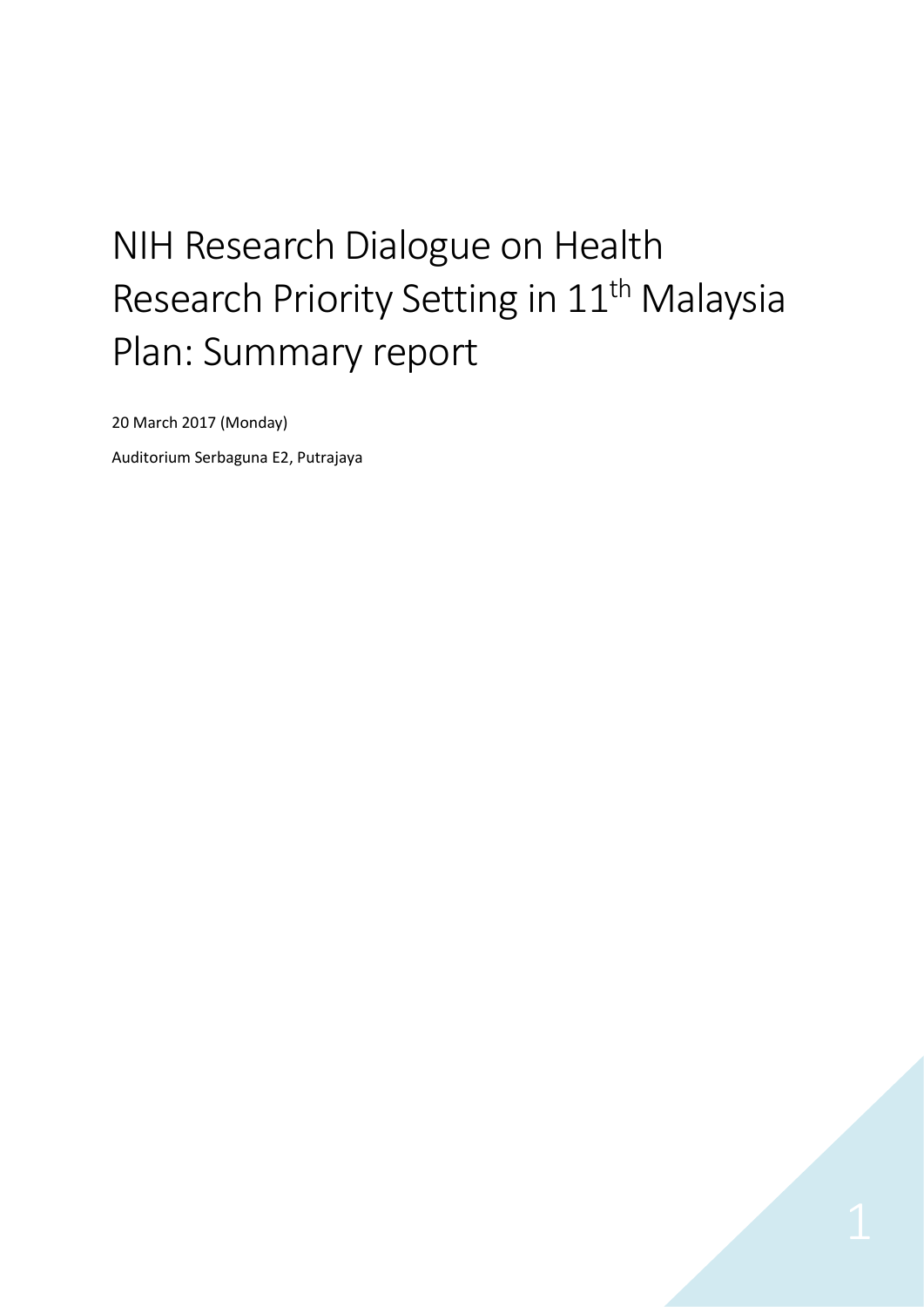# Executive Summary

# Introduction

The Dialogue took place in Auditorium, Complex E, Putrajaya on 20 March 2017 and was conducted by NIH Secretariat, Ministry of Health Malaysia.

The objectives of the dialogue were:

- To present research achievements from the year of 2011 2016;
- To provide the opportunity for stakeholders to identify strengths and gaps in researches and ideas to address the gaps; and
- To translate research findings into policy and practices.

To achieve these objectives, NIH Secretariat along with the Head of Clusters (Appendix A for list of committee) had identified all relevant stakeholders from the ministry to join the dialogue. The invitation was also extended to each Program within the ministry.

Before the dialogue, a series of workshops was conducted by all research clusters to assess  $10^{th}$  MP research findings, gaps, and identify the new research scopes under 11<sup>th</sup> MP. Each head of clusters had identified relevant researchers to attend the workshops. The findings from these workshops were presented during the dialogue.

Over hundred people participated in the dialogue (Appendix B for list of participants). The moderator for this dialogue was Dr. S. Asmaliza Ismail, the Director of NIH Secretariat.

# Presentation

Five clusters had presented their achievements, future directions and research scopes selection during the dialogue session. The speakers were as below:

- 1) Dr Noor Ani binti Ahmad National Health Survey Cluster
- 2) Dr Ahmad Faudzi Yusoff Burden of Disease Cluster
- 3) Dr Muhammad Fadhli bin Mohd Yusoff Non-Communicable Disease Cluster
- 4) Dr. Rafiza Shaharudin Sustainable Environment and Climate Change Cluster
- 5) Dr Sondi Sararaks Universal Access to Quality Health Care Cluster

# Next Steps

The moderator thanked participants from each program for their suggestions and feedback that were given to the researchers during the dialogue. The dialogue had helped to improve collaboration among the stakeholders and the research arm of the ministry. The invitation and feedback letter will be sent to the particular stakeholders from each program to gather relevant suggestions and feedback for future collaboration.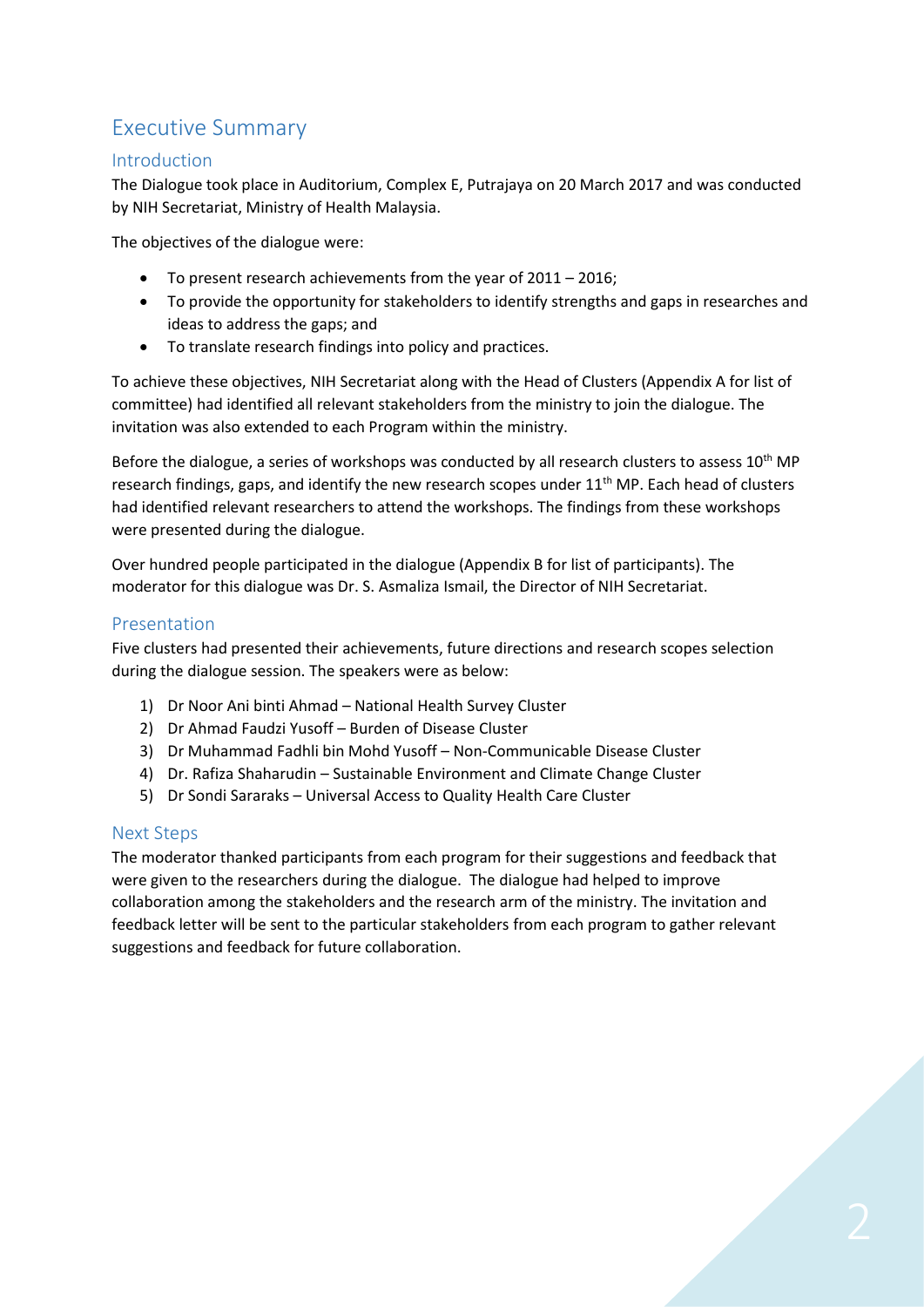# Introductory session

# **Moderator: Dr. S Asmaliza Ismail, Director of NIH Secretariat, Ministry of Health Malaysia**

The session started with the important components in Research and Development (R&D) that consists of:

- 1. Researchers people who involve in conducting researches;
- 2. Priority areas–all researches done by the ministry must be policy driven and based on the priority areas;
- 3. Budget / research grant limited budget allocation restrict, thus, it is important to ensure that researches done must be in line with priority areas;
- 4. Output and outcome all researches done by the ministry of health must create an output and outcome that is different from the academic researches;
- 5. Utilization / translating these researches are aimed to be translated into policy and practices by the ministry.

Previously in 9th MP Health Research Priority Areas, the identified scopes were 8 diseases and 3 cross cutting issues as below:

8 diseases:

- 1. Ischemic heart disease;
- 2. Mental illnesses;
- 3. Cerebrovascular diseases/stroke;
- 4. Road traffic accidents;
- 5. Cancers;
- 6. Diabetes;
- 7. Infectious diseases; and
- 8. Respiratory illnesses.

3 cross cutting issues:

- 1. Health Policy & Health Systems;
- 2. Pharmaceutical & Medical Devices; and
- 3. Medical Biotechnology.

Then, for 10<sup>th</sup> MP, the Health Research Priority Areas were identified based on clusters. There were 6 clusters for the 10<sup>th</sup> MP.

- 1. Burden of Disease;
- 2. Health System;
- 3. Empowerment;
- 4. Healthy Lifestyle;
- 5. Sustainable Environment / Go Green; and
- 6. Health Technology.

Now, for the year of 2016 – 2020, 5 clusters was identified for the  $11<sup>th</sup>$  MP Health Research Priority Areas as below:

1. National Health Survey;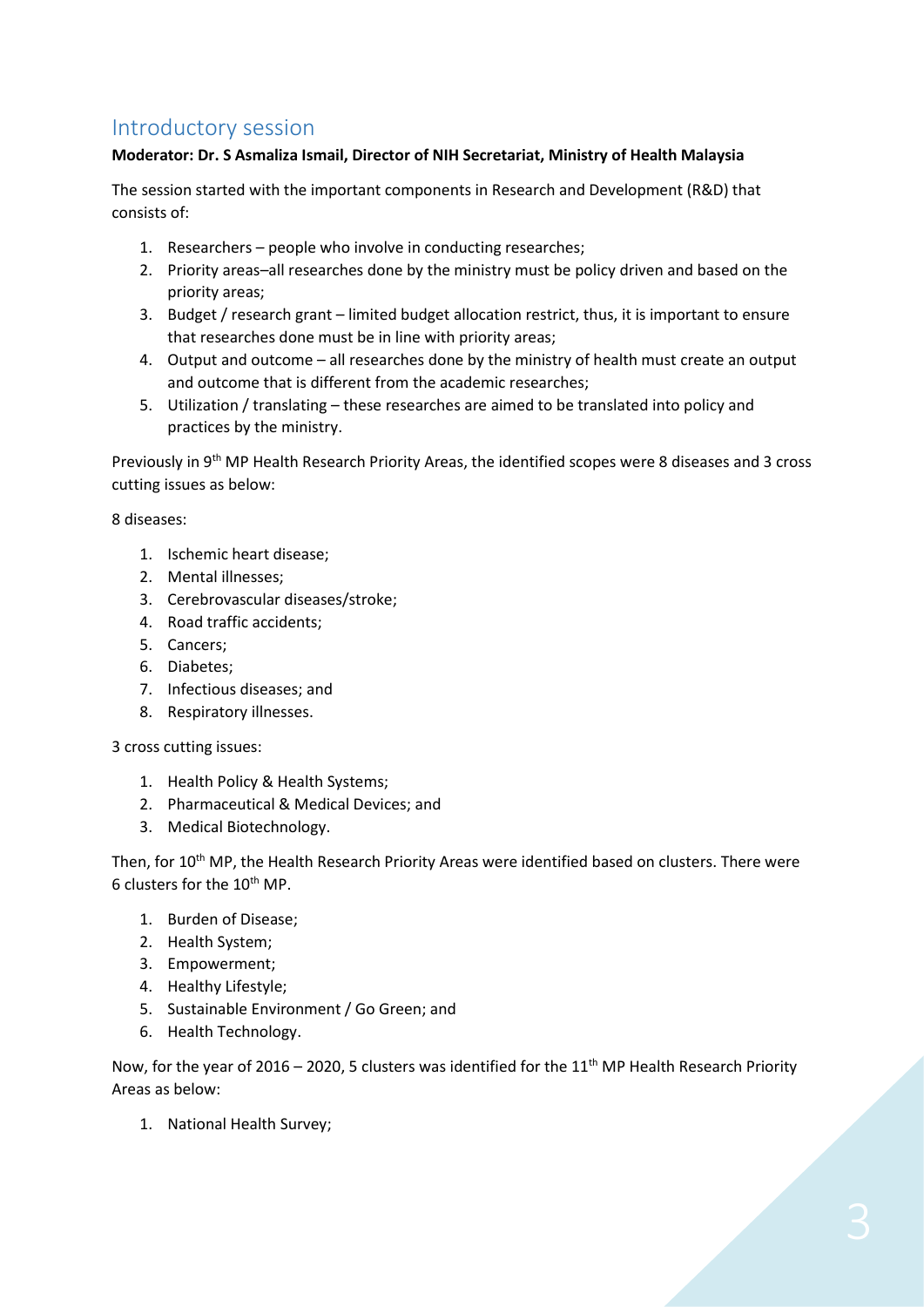- 2. Burden of Diseases;
- 3. Non- Communicable Diseases;
- 4. Sustainable Environment & Climate Change; and
- 5. Universal Access to Quality Healthcare.

Each clusters has their own scopes of research as explained later during their respective presentation.

NIH had received a steady budget allocation for research. Table below showed the budget received for each MP.

| Malaysia Plan / Year       | <b>Budget Allocation (RM million)</b> |
|----------------------------|---------------------------------------|
| $8^{th}$ MP (2001 - 2005)  | 20                                    |
| $9^{th}$ MP (2006 - 2010)  | 90                                    |
| $10^{th}$ MP (2011 - 2015) | 95                                    |
| $11^{th}$ MP (2016 - 2020) | 115 (recommended)                     |

For the 11<sup>th</sup> MP, the EPU recommended a total of RM 115 million that is subjected to the approval of higher authority. For Rolling Plan 1 (RP 1 – 2016), a total of RM 22.5 million was approved by the JKPDA. Later for the year of 2017, a total of RM 19.5 million was approved for the first 4 clusters identified in the 11<sup>th</sup> MP.

As for the 10<sup>th</sup> MP, it was noted that there were less utilization and translation of research in the previous years.

| Year / Budget Received (RM) | <b>Research Achievements</b>                                                                                                                                                                           |
|-----------------------------|--------------------------------------------------------------------------------------------------------------------------------------------------------------------------------------------------------|
| 2011<br>RM 21,115,342       | 101 projects<br>213 publications (peer reviewed journals)<br>57 technical reports<br>396 presentations (national & international)<br>3 patents<br>Recognition by AIM - 7 commercializable<br>products  |
| 2012<br>RM 15,000,000       | 105 projects<br>242 publications (peer reviewed journals)<br>70 technical reports<br>456 presentations (national & international)<br>3 patents<br>Recognition - recipients at Anugerah Sains<br>Negara |
| 2013<br>RM11,655,720        | 105 projects<br>113 publications (peer reviewed journals)<br>93 technical reports<br>714 presentations (national & international)<br>Recipient Anugerah Gold (ITEX 2013)                               |
| 2014<br>RM 24,000,000       | 137 projects<br>218 publications (peer reviewed journals)<br>70 technical reports<br>773 presentations (national & international)                                                                      |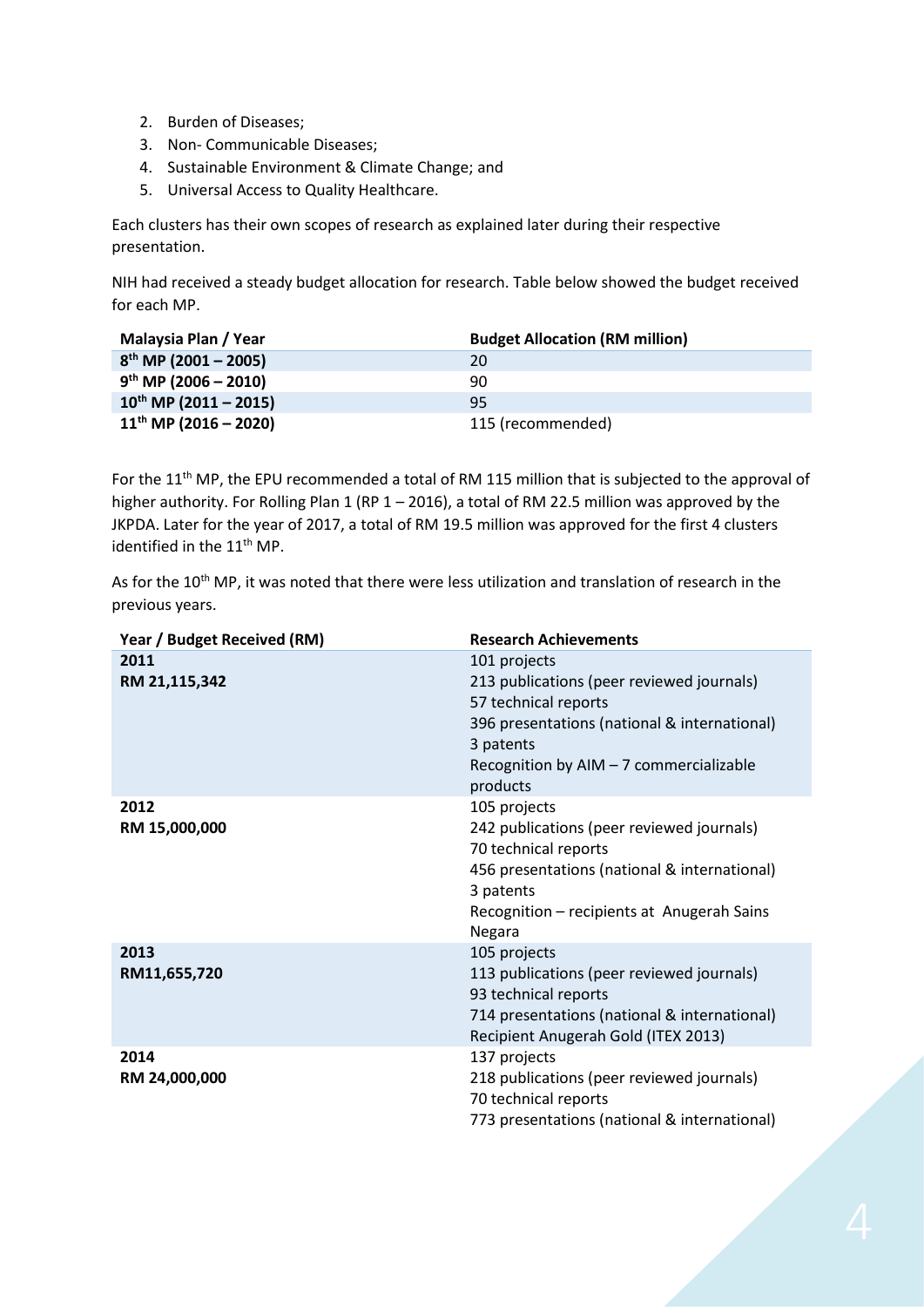|               | Recipient Anugerah Gold (ITEX 2014)          |
|---------------|----------------------------------------------|
| 2015          | 93 projects                                  |
| RM 25,000,000 | 294 publications (peer reviewed journals)    |
|               | 184 technical reports                        |
|               | 883 presentations (national & international) |

The NIH hopes that this dialogue will be a good platform for the researches to be taken into further action and research being translated into practices.

Generally, there were 6 phases of research dissemination for all the projects as below:

| P1             | Research has generated information worthy of a follow up             |
|----------------|----------------------------------------------------------------------|
| P <sub>2</sub> | Research already submitted to the higher authorities in the ministry |
| P <sub>3</sub> | Health authorities have seen this finding and is being reviewed      |
| P <sub>4</sub> | Findings suitable for policy translation                             |
| P <sub>5</sub> | Policy implemented                                                   |
| P <sub>6</sub> | Policy implemented and evaluated to be successful                    |

All clusters had identified their research achievement based on the phases mentioned above.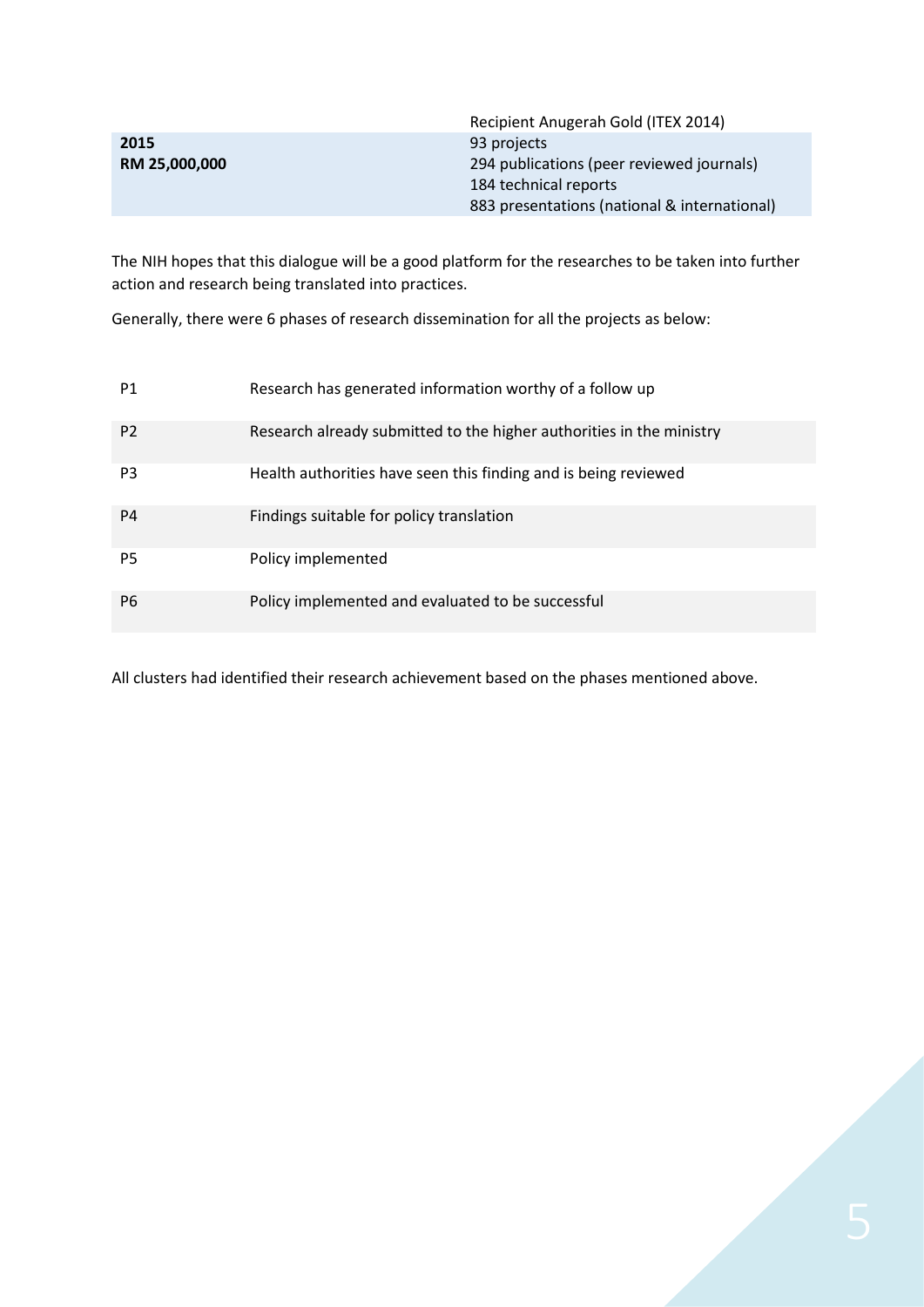# Cluster 1: National Health Survey (NHS)

# **Presenter: Dr. Noor Ani Ahmad, Institute for Public Health**

The first cluster, National Health Survey was presented by the Head of Cluster, Dr. Noor Ani Ahmad from Institute for Public Health (IKU).

IKU has been doing the National Health and Morbidity Survey (NHMS) for the past 2 decades. The objective of this survey is to provide health related community-based data and information to support Ministry of Health in reviewing health priorities, program strategies and activities, as well as planning for allocation of resources.

| Year | <b>Project Title</b>                                | <b>Scopes</b>                                                                                                                                                                                                                                                                                                                                                                 |
|------|-----------------------------------------------------|-------------------------------------------------------------------------------------------------------------------------------------------------------------------------------------------------------------------------------------------------------------------------------------------------------------------------------------------------------------------------------|
| 2011 | National Health and Morbidity<br>Survey (NHMS) 2011 | • Healthcare demands;<br>· Non-communicable diseases (hypertension, diabetes,<br>hypercholesterolemia) and risk factors;<br>• Nutritional status and food intake;<br>• Mental health and home injury; and<br>• Chronic Kidney Disease (in Peninsular Malaysia only).                                                                                                          |
|      | <b>Global Adults Tobacco Survey</b><br>(GATS)       | Tobacco use, cessation, economics and media coverage                                                                                                                                                                                                                                                                                                                          |
| 2012 | NHMS 2012: Malaysia School-<br><b>Based Survey</b>  | • Survey on alcohol consumption, dietary behaviors, drug,<br>hygiene, mental health, physical activity, sexual behaviors,<br>tobacco, violence & injury, and protective factors;<br>• Depression, stress, anxiety; and<br>• Nutrition (meal patterns, behavior modification)                                                                                                  |
| 2014 | NHMS 2013 - 2014: MANS                              | Meal pattern, habitual food intake, dietary intake,<br>supplement intake, food security, nutritional status, and<br>physical activity.                                                                                                                                                                                                                                        |
|      | NHMS 2014: RAAB                                     | Blindness, visual impairment, cataract blindness, and<br>cataract surgery.                                                                                                                                                                                                                                                                                                    |
| 2015 | <b>NHMS 2015</b>                                    | • Healthcare demands;<br>• NCD and NCD Risk factors (diabetes, hypertension,<br>hypercholesterolemia, nutritional status, dietary<br>practice, smoking, alcohol, physical inactivity);<br>• Mental health (children and adults), Disability, Anaemia;<br>• Communicable diseases (tuberculosis, leprosy, dengue);<br>• Traditional & Complementary Medicine, Health literacy. |
| 2016 | NHMS 2016: Maternal & child<br>health               | • Maternal health: antenatal, birth, postpartum care and<br>morbidity; and<br>• Child health: immunization, injury, infant feeding.                                                                                                                                                                                                                                           |

Dr. Noor Ani Ahmad presented the survey that was done in 2011 – 2016 as below.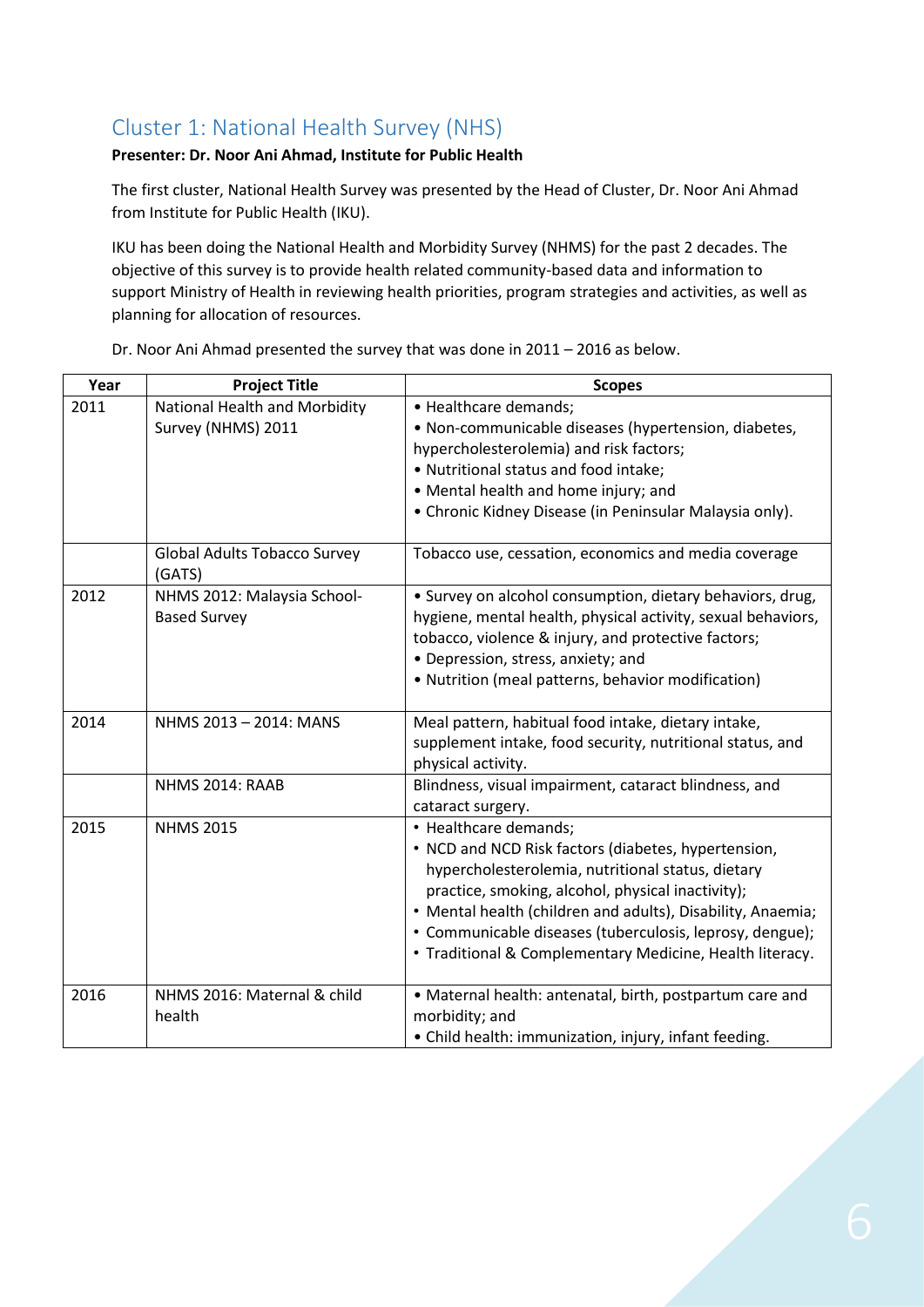Then, she presented the study status in term of achievements, and gaps.

| <b>Scopes</b>                                                                                                   | <b>Level of Dissemination</b>                                                                                                                                                                                                                                                                                                                                                                                  | <b>Identified Gaps</b>                                                                                                                                                                                                                                                                                                                                                                                                                                                                                                                                                                     |
|-----------------------------------------------------------------------------------------------------------------|----------------------------------------------------------------------------------------------------------------------------------------------------------------------------------------------------------------------------------------------------------------------------------------------------------------------------------------------------------------------------------------------------------------|--------------------------------------------------------------------------------------------------------------------------------------------------------------------------------------------------------------------------------------------------------------------------------------------------------------------------------------------------------------------------------------------------------------------------------------------------------------------------------------------------------------------------------------------------------------------------------------------|
| <b>Healthcare demands</b><br>Health seeking<br>behaviors<br>Health service<br>utilization<br>Health expenditure | $PS -$<br>Program development<br>healthcare<br>transformation                                                                                                                                                                                                                                                                                                                                                  | Exploration of safety practices, attitudes, a<br>$\bullet$<br>proxy for inaccessible health care<br>Explore reasons for healthcare utilization and<br>$\bullet$<br>discrimination in access to healthcare<br>Measure the change of preference in<br>$\bullet$<br>utilization<br>Measure and estimate the outcome of health<br>$\bullet$<br>service, access of care and health status of<br>vulnerable populations<br>To improve the data collection tools and<br>$\bullet$<br>systems<br>To improve the quality of healthcare<br>utilization reporting<br>To engage with advanced analysis |
| Non-Communicable Diseases<br>(NCD)<br>Hypertension<br>$\bullet$<br><b>Diabetes</b><br>Hypercholesterolemia      | $P6-$<br><b>Evaluation of current</b><br>program (KOSPEN)<br>$PS -$<br>National Strategic Plan<br>for NCD<br>(NSP-NCD)<br>$(2015 - 2025)$                                                                                                                                                                                                                                                                      | To explore the reasons for high rates of undiagnosed<br>NCD and the increasing prevalence among young<br>adults                                                                                                                                                                                                                                                                                                                                                                                                                                                                            |
| <b>NCD Risk Factors</b><br>Alcohol<br>Tobacco<br>Physical inactivity                                            | $PS -$<br>Malaysia Alcohol Action<br>Plan 2013 - 2020<br>NSP-NCD 2015 - 2025                                                                                                                                                                                                                                                                                                                                   | To evaluate current program being implemented and<br>monitor for trends                                                                                                                                                                                                                                                                                                                                                                                                                                                                                                                    |
| Nutrition<br>Obesity and meal<br>pattern<br>Anemia                                                              | $PS -$<br><b>National Plan of Action</b><br>for Nutrition of<br>Malaysia (NPANM)<br>$(2016 - 2025)$<br>NSPNCD 2015-2025<br><b>Malaysian Dietary</b><br>Guideline for<br>Adolescent (2012)<br><b>Recommended Nutrient</b><br>Intake (RNI) (2016)<br><b>Food Composition Data</b><br><b>Base Table</b><br>Childhood overweight<br>and obesity plan of<br>action (2016-2025)<br>Malaysian Healthy Plate<br>(2016) | To identify the causes of unhealthy dietary<br>$\bullet$<br>behavior and practices<br>To explore the causes of anemia and the<br>$\bullet$<br>prevalence of anemia among <15 years old                                                                                                                                                                                                                                                                                                                                                                                                     |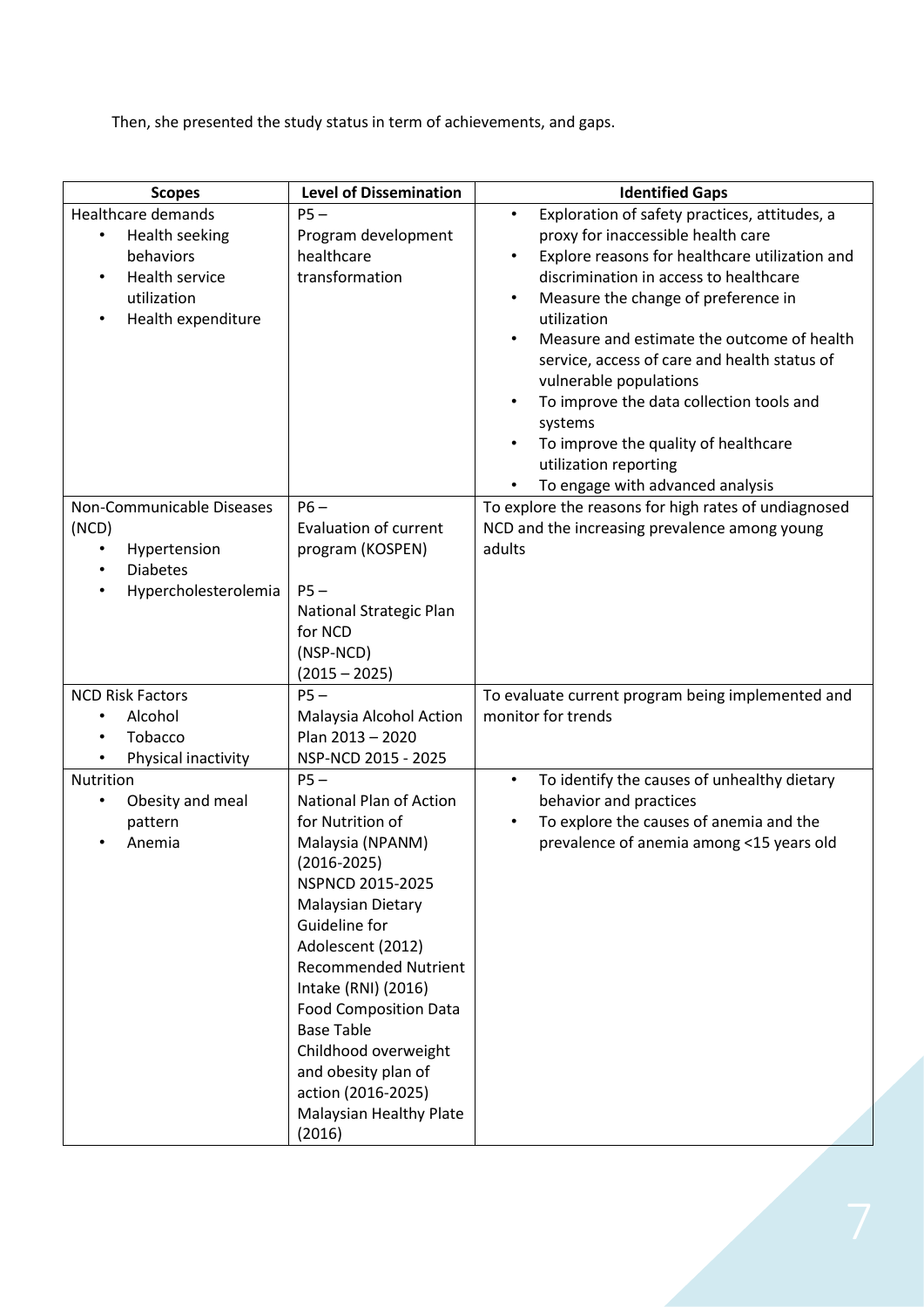| <b>Scopes</b>                            | <b>Level of Dissemination</b>             | <b>Identified Gaps</b>                                       |
|------------------------------------------|-------------------------------------------|--------------------------------------------------------------|
|                                          | KOSPEN (2013-2016)                        |                                                              |
|                                          |                                           |                                                              |
|                                          | $P6-$                                     |                                                              |
|                                          | <b>Malaysian Dietary</b>                  |                                                              |
|                                          | Guideline (2010)                          |                                                              |
|                                          | $P4-$                                     |                                                              |
|                                          |                                           |                                                              |
|                                          | NPANM III (2016-2025)                     |                                                              |
|                                          | National fortification of                 |                                                              |
|                                          | wheat flour with folic                    |                                                              |
|                                          | acid and iron.                            |                                                              |
| <b>Mental Health</b>                     | $PS -$                                    | To evaluate current program being implemented and            |
| Generalized anxiety                      | <b>Community Mental</b>                   | to identify specific mental health problems such as          |
| disorders                                | <b>Health centers</b>                     | ADHD, autism and learning disabilities                       |
| Depression                               | (MENTARI)                                 |                                                              |
| Suicidal behaviors<br><b>Stress</b>      | Plan of action mental<br>health 2016-2020 |                                                              |
|                                          | <b>National Suicide</b>                   |                                                              |
|                                          | Strategy and Plan of                      |                                                              |
|                                          | Action                                    |                                                              |
|                                          | Healthy Mind at School                    |                                                              |
|                                          |                                           |                                                              |
| <b>Risky Behaviors</b>                   | <b>P5</b>                                 | To evaluate current program being implemented                |
| Sexual behavior                          |                                           |                                                              |
| Drug                                     |                                           |                                                              |
| Violence                                 |                                           |                                                              |
| TB, Leprosy and Dengue                   | P <sub>2</sub>                            | No information on actual prevalence of TB<br>$\bullet$       |
|                                          |                                           | No information on level of knowledge and                     |
|                                          |                                           | awareness about TB among Malaysian                           |
|                                          |                                           | Barriers in mobilizing community                             |
| Disability and Injury                    | $P5-$                                     | Need to provide more data on high                            |
| Home injury                              | Disability inclusive                      | prevalence of disability among elderly                       |
| Unintentional injury                     | program                                   | Previously, in NHMS 2015, self - reported was<br>$\bullet$   |
|                                          |                                           | used as survey instrument. However it is low                 |
|                                          | <b>P4</b><br>$P5-$                        | reliability due to denial of respondents.                    |
| <b>Clinical Survey</b><br>Chronic Kidney |                                           | To evaluate current program being implemented                |
| <b>Disease</b>                           | Nephrology program<br>K1M                 |                                                              |
| <b>National Eye Survey</b>               | Refractive error                          |                                                              |
|                                          | correction                                |                                                              |
| Maternal and Child Health                | P <sub>2</sub>                            | To provide baseline data<br>$\bullet$                        |
|                                          |                                           | To identified factors associated with postnatal<br>$\bullet$ |
|                                          |                                           | depression                                                   |
| Oral Health and Traditional              | P <sub>5</sub>                            | To evaluate the effectiveness of the programs<br>$\bullet$   |
| and Complementary                        | P4                                        | that has been implemented                                    |
| Medicine (T&CM)                          |                                           |                                                              |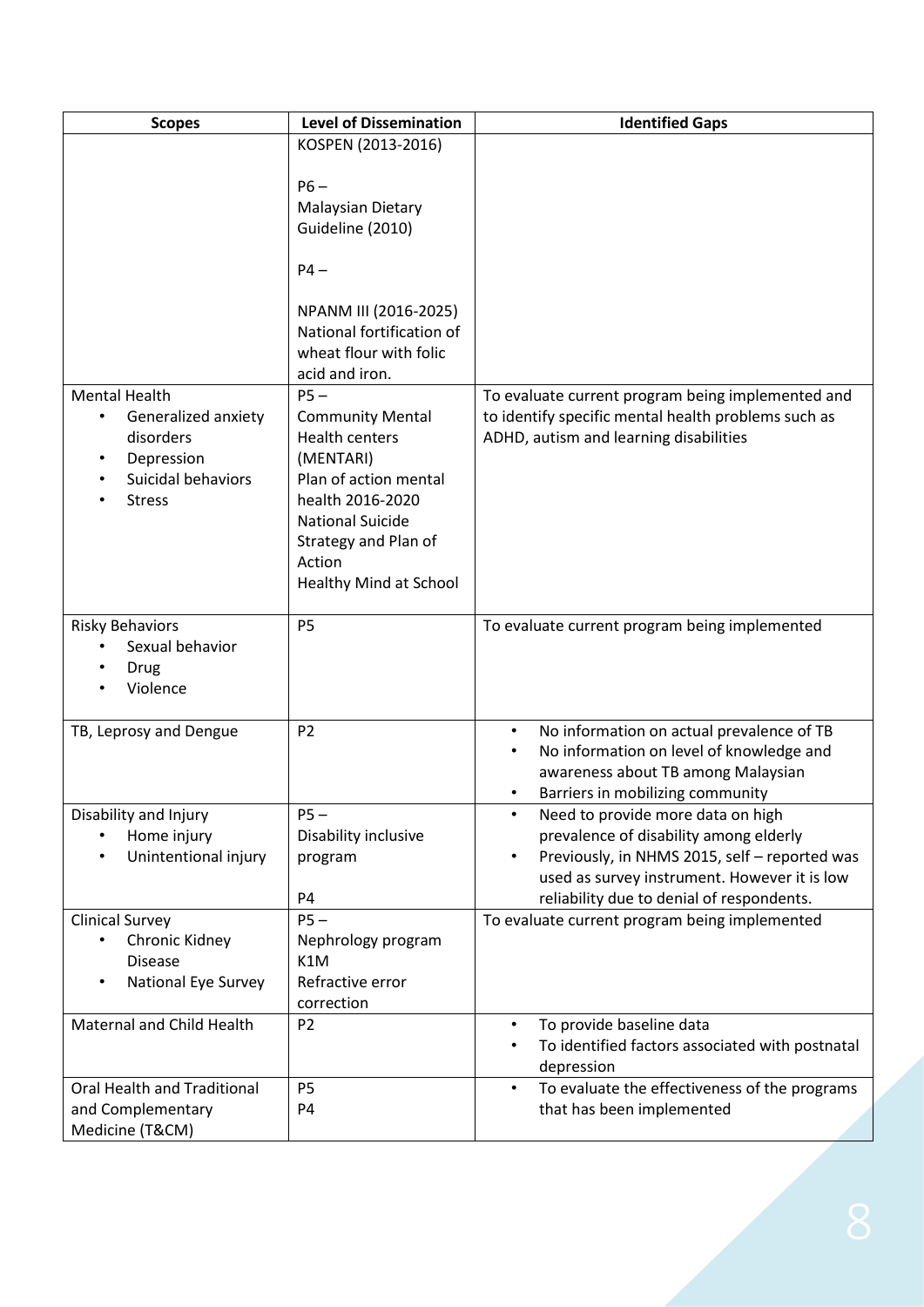| <b>Scopes</b> | <b>Level of Dissemination</b> | <b>Identified Gaps</b>                                      |  |
|---------------|-------------------------------|-------------------------------------------------------------|--|
|               |                               | Recognized practice areas according to                      |  |
|               |                               | Malaysia T&CM Classification                                |  |
|               |                               | Public awareness of using T&CM practices as a<br>$\bullet$  |  |
|               |                               | complement to the allopathic medicine                       |  |
|               |                               | Specific practice premises for each categories<br>$\bullet$ |  |
|               |                               | of T&CM practices                                           |  |
|               |                               | Identifying T&CM practices provide in a                     |  |
|               |                               | healthcare facility/premise                                 |  |

As for the future plan for the survey to be conducted under the  $11<sup>th</sup>$  MP (2016 – 2020), the scopes would be covering maternal and child health in 2016. In 2017, the survey will cover adolescent health and communicable diseases in 2018. Meanwhile, the survey will cover healthcare demands and NCD in 2019 and nutrition status in 2020.

The selection of scope has particular criteria and undergoes selection process. The criteria for selection of scopes are:

- 1. Relatively high prevalence, currently or in future;
- 2. Focusing on diseases/disorders associated with affluence, lifestyle, environment and demographic changes;
- 3. Causing significant physical, mental or social disability;
- 4. Have important economic implications;
- 5. Information not available through routine monitoring system or other sources;
- 6. Feasibility of implementing intervention;
- 7. Information more appropriately obtained through a nation-wide community survey; and
- 8. Feasibility of obtaining information through a nation-wide community survey.



The selection process for issues to be included in the survey modules.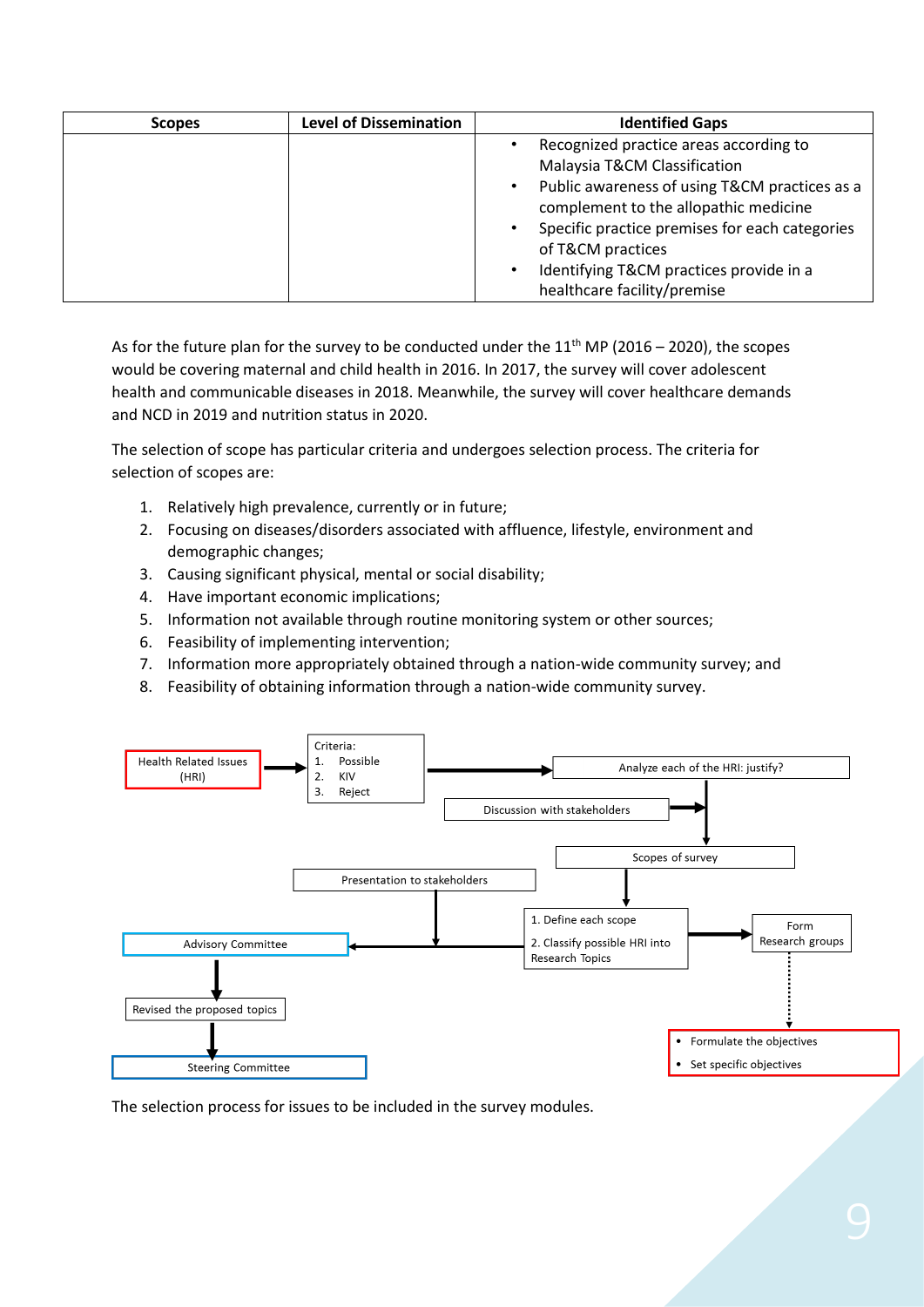# Cluster 2: Burden of Diseases (BOD)

# **Presenter: Dr. Ahmad Faudzi Yusoff, Institute for Medical Research**

The next cluster, Burden of Diseases was presented by the member of the cluster, Dr. Ahmad Faudzi Yusoff from Institute for Medical Research (IMR).

The objectives of this cluster is to formulate effective policies in order to deliver better healthcare services and to identify strategic intervention program to reduce the disease burden. This cluster focuses on diagnosis and treatment and has identified 9 scopes of project:

- 1. Evaluation of morbidity and mortality;
- 2. Studies on new and re-emerging diseases;
- 3. Outbreak related studies;
- 4. Evaluation and intervention of control measures;
- 5. Susceptibility and resistance to diseases;
- 6. Aged population;
- 7. Drug discovery;
- 8. Clinical trials; and
- 9. Health economics.

The project status, and identified gaps for studies conducted in 2011 – 2015 was presented as follow:

| <b>Project Category</b>                                                                                                                                                                                                       | <b>Level of Dissemination</b> | <b>Identified Gaps</b>                                                                                                                                                                                                                                                                                                                 |
|-------------------------------------------------------------------------------------------------------------------------------------------------------------------------------------------------------------------------------|-------------------------------|----------------------------------------------------------------------------------------------------------------------------------------------------------------------------------------------------------------------------------------------------------------------------------------------------------------------------------------|
| <b>Infectious Diseases</b><br>Dengue<br>$\bullet$<br>Malaria<br>$\bullet$<br><b>Filariasis</b><br>$\bullet$<br><b>Flu</b><br>$\bullet$<br>Other viruses<br>$\bullet$<br>Medicolegal<br>$\bullet$<br>Therapeutics<br>$\bullet$ | $P4 - P6$                     | Need to continue operational research to translate into<br>guidelines/policy/practice/ for stakeholders including BKP/<br>Hospitals/ Town Councils/State Health Departments/ Pest<br>Control / Clinicians                                                                                                                              |
| Clinical Research/ Clinical<br><b>Trials</b>                                                                                                                                                                                  | $P1 - P2$                     | Small sample size, limited resources including<br>$\bullet$<br>equipment & manpower<br>Expensive machine & consumables<br>Propose to involve Emergency Medicine, Infectious<br>disease and Intensive Care for future study                                                                                                             |
| Biochemistry                                                                                                                                                                                                                  | $P1 - P2$                     | Unavailability of research facilities<br>$\bullet$<br>Small patient selection due to expensive treatment<br>٠<br>Small tissue sample<br>٠                                                                                                                                                                                              |
| Cancer & Stem Cell<br>Research                                                                                                                                                                                                | P1, P3, P5                    | No animal model available in Malaysia for further<br>$\bullet$<br>study<br>Lack of technical expertise in generating the animal<br>$\bullet$<br>model<br>Lack of GMP facility to conduct clinical trial<br>$\bullet$<br>Technology has not been tested in preclinical study<br>٠<br>elsewhere in the world<br>Need a multicenter study |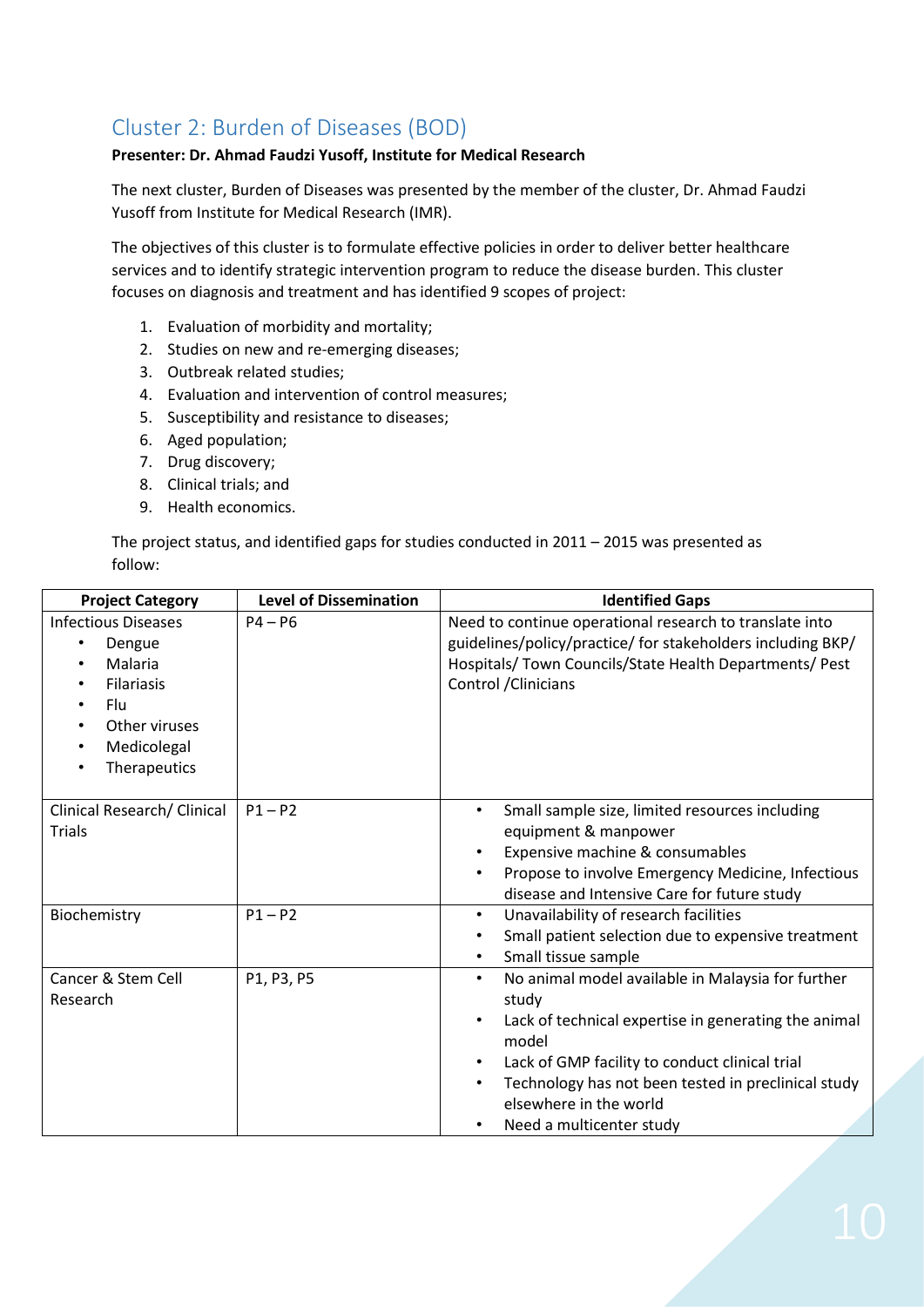| <b>Project Category</b>          | <b>Level of Dissemination</b> | <b>Identified Gaps</b>                                                                                                                                                                                                                   |  |
|----------------------------------|-------------------------------|------------------------------------------------------------------------------------------------------------------------------------------------------------------------------------------------------------------------------------------|--|
|                                  |                               | No approval yet from 'Amalan"/Dasar Baru to<br>provide this treatment to patients in government<br>hospital                                                                                                                              |  |
| Allergy & Immunology<br>Research | P1, P2, P6                    | Small sample size and budget constraint<br>Unknown family status<br>٠<br>Unknown patient's progression<br>Need animal study to investigate correlation<br>(animal model)<br>Need to monitor biomarker changes with time<br>٠<br>progress |  |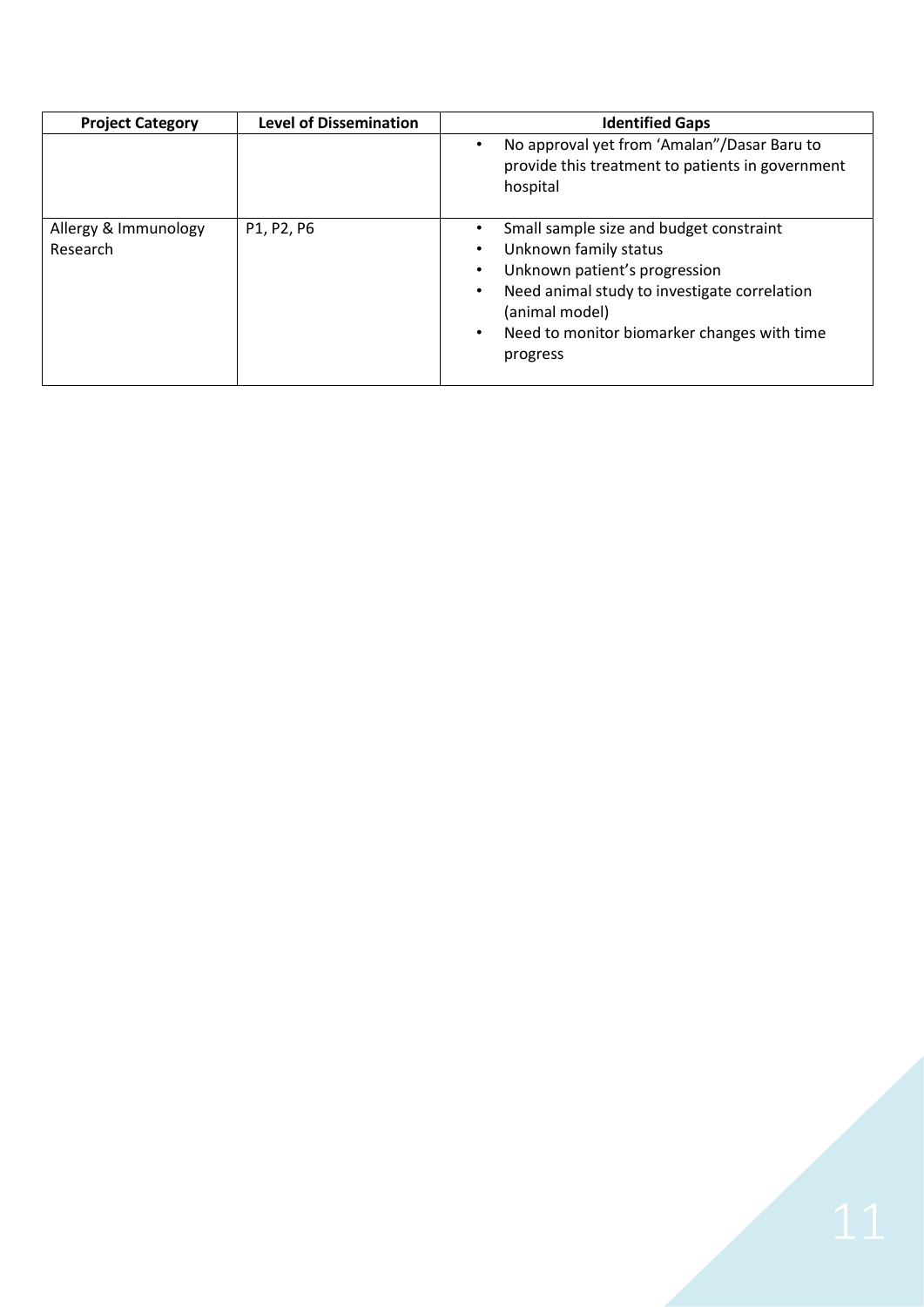# Cluster 3: Non – Communicable Diseases (NCD)

# **Presenter: Dr. Muhammad Fadhli Mohd Yusoff, Institute for Public Health**

The third cluster, Non-Communicable Diseases (NCD) was presented by the head of the cluster, Dr. Muhammad Fadhli Mohd Yusoff from Institute for Public Health (IKU).

Dr. Muhammad Fadhli Mohd Yusoff stated that some areas are already covered in the first cluster, NHS. The cluster team has already reviewed and assess the research achievements and research gaps. The questions that remain unanswered can be translated as gaps for the  $11<sup>th</sup>$  MP. Generally, the gaps identified for 10<sup>th</sup> MP projects are most of the study stopped at the P1 level, lack intervention study on NCD, and lack of evaluation of existing programs.

Previously, in the year of 2011 – 2015, there were 25 projects conducted and 21 of them are completed. 16 projects are at the P1 level, 3 projects at the P2 level and 1 project at P3 and P4. The main issue identified was the unavailability to develop long term intervention for NCD in our current setting.

The scopes for NCD projects in the  $11<sup>th</sup>$  MP are:

- 1. Developing intervention packages for obesity, diabetes, cardiovascular & other diseases;
- 2. Development/ evaluation of effectiveness of promotion in healthy lifestyle and disease prevention;
- 3. Health literacy; and
- 4. Aged population.

In 2016, 12 projects has already conducted which are:

- 1. Identification & Characterization of Potential Oncogenes and Tumor Suppressor Genes Involved in the Pathogenesis of Oligodendroglioma and Glioblastoma Multiform Using Next Generation Sequencing Malignancy;
- 2. Tobacco and E-Cigarette Use Among Malaysian Adolescent 2016;
- 3. Prevalence, Pattern and Perception Regarding E-Cigarette and Vape Use Among Malaysian Adults;
- 4. A Study of the Factors Influencing Oral Health Among School Children;
- 5. Jom Mama Project: Pre-Pregnancy Intervention to Reduce the Risk of Diabetes and Prediabetes;
- 6. Perception Among e-cigarette Users and Non Users on the Use of e-Cigarette: A Qualitative Study;
- 7. A study on Platelet function Recovery after preoperative Aspirin discontinuation in elective CABG patients Cardiovascular disease;
- 8. A double blind randomized controlled trial to assess effectiveness of acupuncture as a complementary treatment among opioid dependence patients who are on Methadone Maintenance Therapy in Klang Valley, Malaysia;
- 9. Influences of Vitamin D Status on Clinical Biomarkers Associated with Metabolic Syndrome (MetS) among Overweight and Obese Homemakers;
- 10. The Effectiveness of a Value-Based Emotion-Focused Educational Program to Reduce Diabetes-Related Distress Among Adult Malay with Type 2 Diabetes in Government Clinics in Negeri Sembilan: A Cluster Randomized Controlled Trial;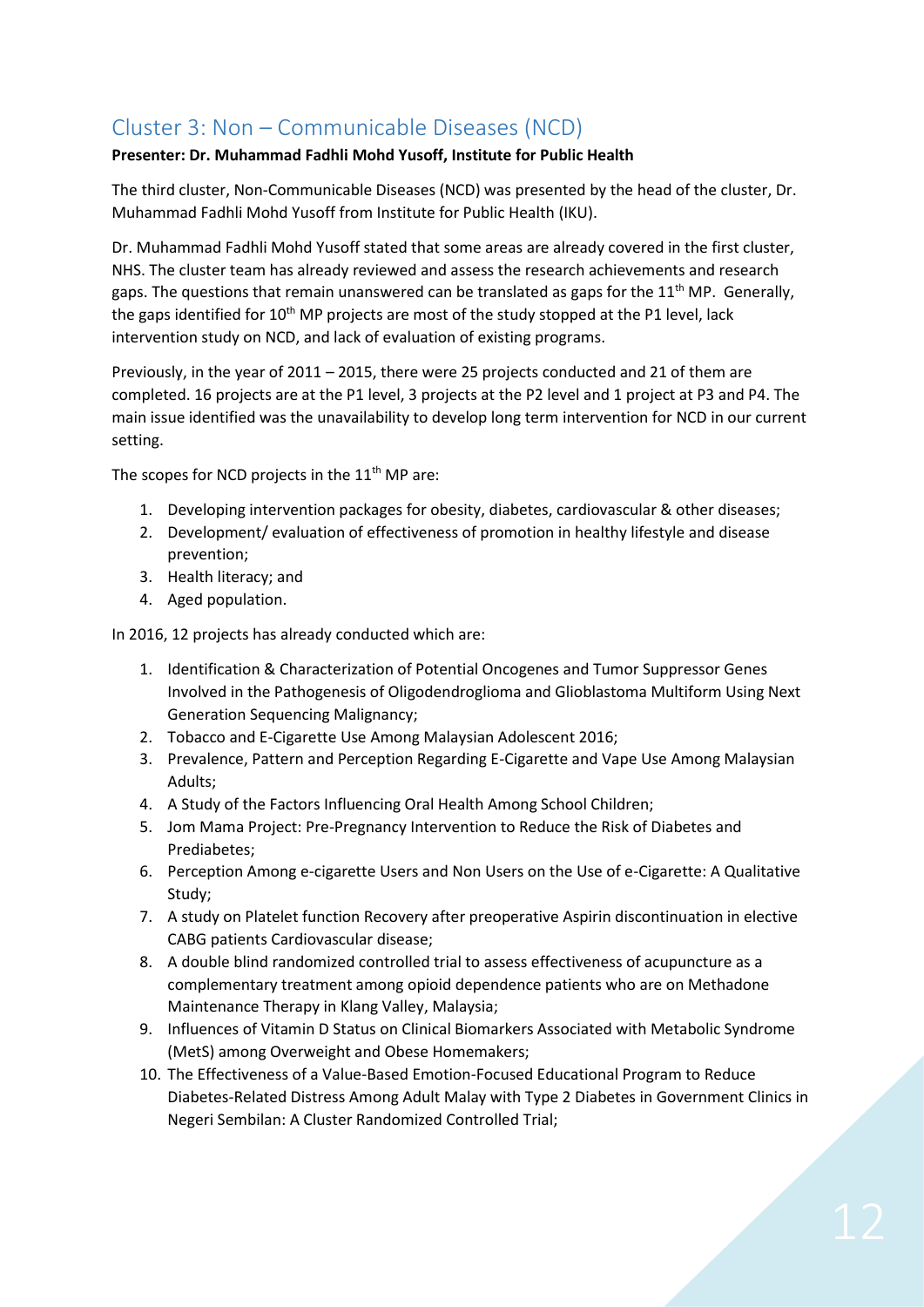- 11. Relationship Between Handgrip Strength and Quality of Life of Elderly Malaysian People; and
- 12. Lifestyle Factors Associated with Cardiovascular Risk among Healthcare Workers in Tertiary Hospitals and Medical Students in Universiti Malaysia Sarawak (UNIMAS), Sarawak, Malaysia.

Meanwhile, a total of 7 projects was planned and conducted in this year.

- 1. A Study On Clinical Implication Of Serial Platelet Reactivity To Antiplatelet Therapy In Acute Ischemic Stroke Patients Cardiovascular disease;
- 2. Tekanan: Pengaruh Personaliti Dan Strategi Daya Tindak (SDT) Dalam Kalangan Pegawai Perubatan Siswazah (Housemen Officer) Mental Health;
- 3. Evaluation of the Pilot Project on Enhancement of Primary Healthcare (EnPHC);
- 4. Population-based Study Of Prevalence Of Chronic Kidney Disease Among Adults In Malaysia;
- 5. The Relationship Between Body Composition, Inflammatory Mediators And Glucose Regulation Among Disease-free Overweight/Obese Women In A Community-based Study;
- 6. Estimating The Utility Value Of Hypoglycemia Using The Time Trade -Off (TTO) And Visual Analogue Scale (VAS) Methods Diabetes; and
- 7. Cross-sectional Study On Association Between The Estimation Of Insulin Resistance And Beta Cell Function Through Homeostasis Model Assessment With Hba1c Among Oral Antidiabetics Treatment Non-responders Diabetes.

| Who brought the<br>question(s)?<br><b>Name</b><br><b>From where</b> | What are the question(s)?<br>or suggestions                                                                                                                                                                                                          | Who answer the<br>question(s)?<br>(provide feedback)<br><b>Name</b><br>$\bullet$<br><b>From where</b><br>$\bullet$ | The answer given                                                                                                                  |
|---------------------------------------------------------------------|------------------------------------------------------------------------------------------------------------------------------------------------------------------------------------------------------------------------------------------------------|--------------------------------------------------------------------------------------------------------------------|-----------------------------------------------------------------------------------------------------------------------------------|
| Dr. Alan Khoo<br>Institute for<br><b>Medical Research</b>           | As NCD is chronic, we need a system to<br>support any long term intervention.<br>A proper study for NCD will be a cohort study<br>Eg: 5 years cancer mortality rate, needs $5 -$<br>10 years of follow up.                                           |                                                                                                                    | Suggestion was noted                                                                                                              |
| Dr. Faizah<br>Medical<br>Development<br>Division                    | Since NCD cluster includes cancer, more<br>interventional study should focus on<br>$\mathsf{i}$<br>common and rising cancers in<br>Malaysia like colorectal cancer<br>ii)<br>among younger generation who<br>are at risk of cancer or have<br>cancer | Dr. Tahir Aris<br>Institute for Public<br>Health<br>Dr. S Asmaliza Ismail<br><b>NIH Secretariat</b>                | We welcome research<br>ideas from each<br>program especially<br>policy driven research.<br>NIH secretariat will<br>follow up with |

The questions and suggestions below was raised during the dialogue: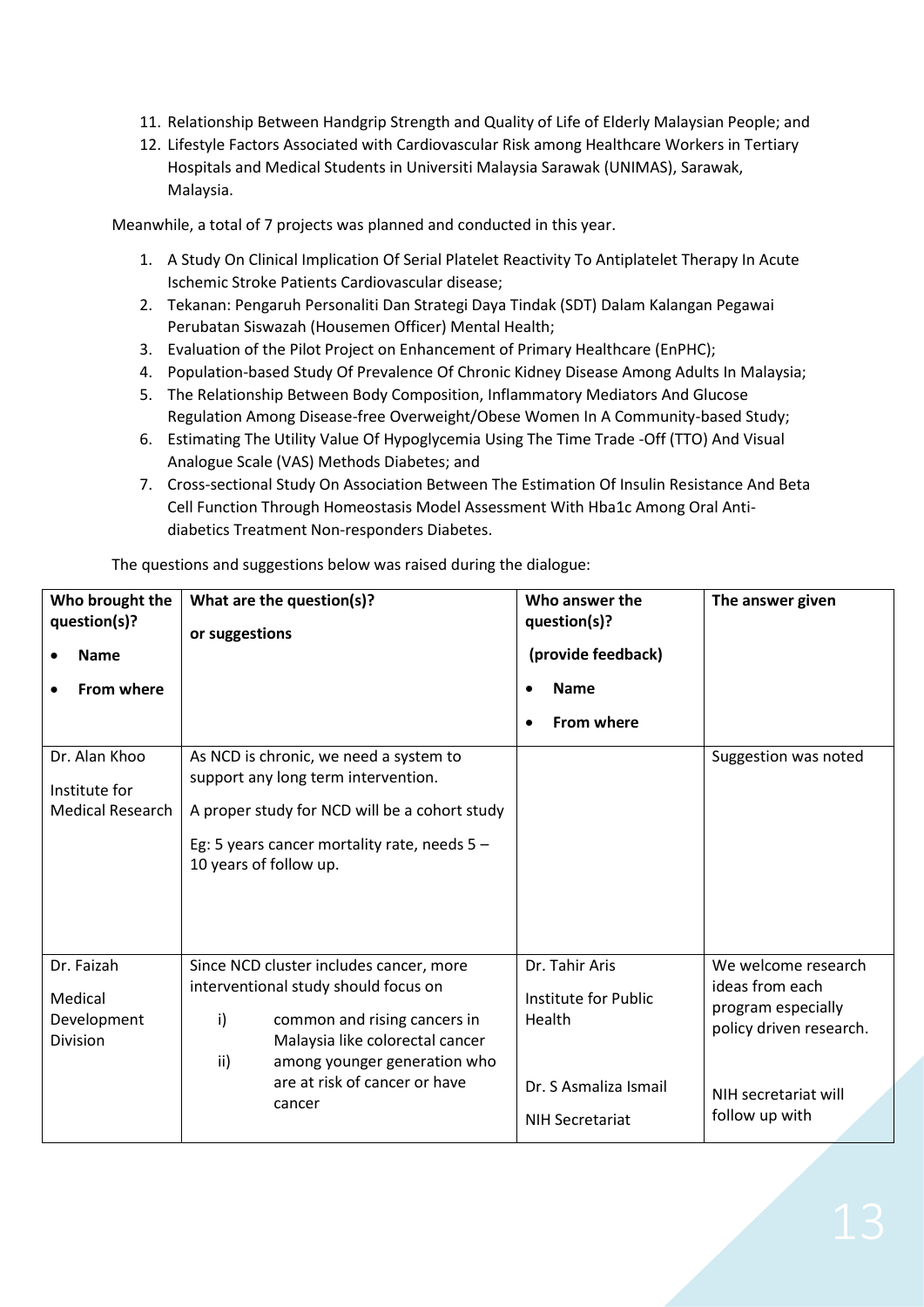|                          |                                                                                                            |                                         | respective head of<br>program/ division/ unit<br>in which we can obtain<br>required GAPS and other<br>feedbacks. |
|--------------------------|------------------------------------------------------------------------------------------------------------|-----------------------------------------|------------------------------------------------------------------------------------------------------------------|
| Dr. Ghazali Chik         | Care bundle in NCD                                                                                         | Dr. S Asmaliza Ismail                   | Care bundle is new to<br>researcher.                                                                             |
| <b>Planning Division</b> | Programs are being developed by KKM for<br>care bundle. Such programs needs more<br>research in this line. | <b>NIH Secretariat</b>                  | Researchers need<br>person in charge to<br>discuss further                                                       |
|                          |                                                                                                            | Dr. Ghazali<br><b>Planning Division</b> | Researcher who are<br>interested in care<br>bundle can contact<br>"Program Kesihatan<br>Awam"                    |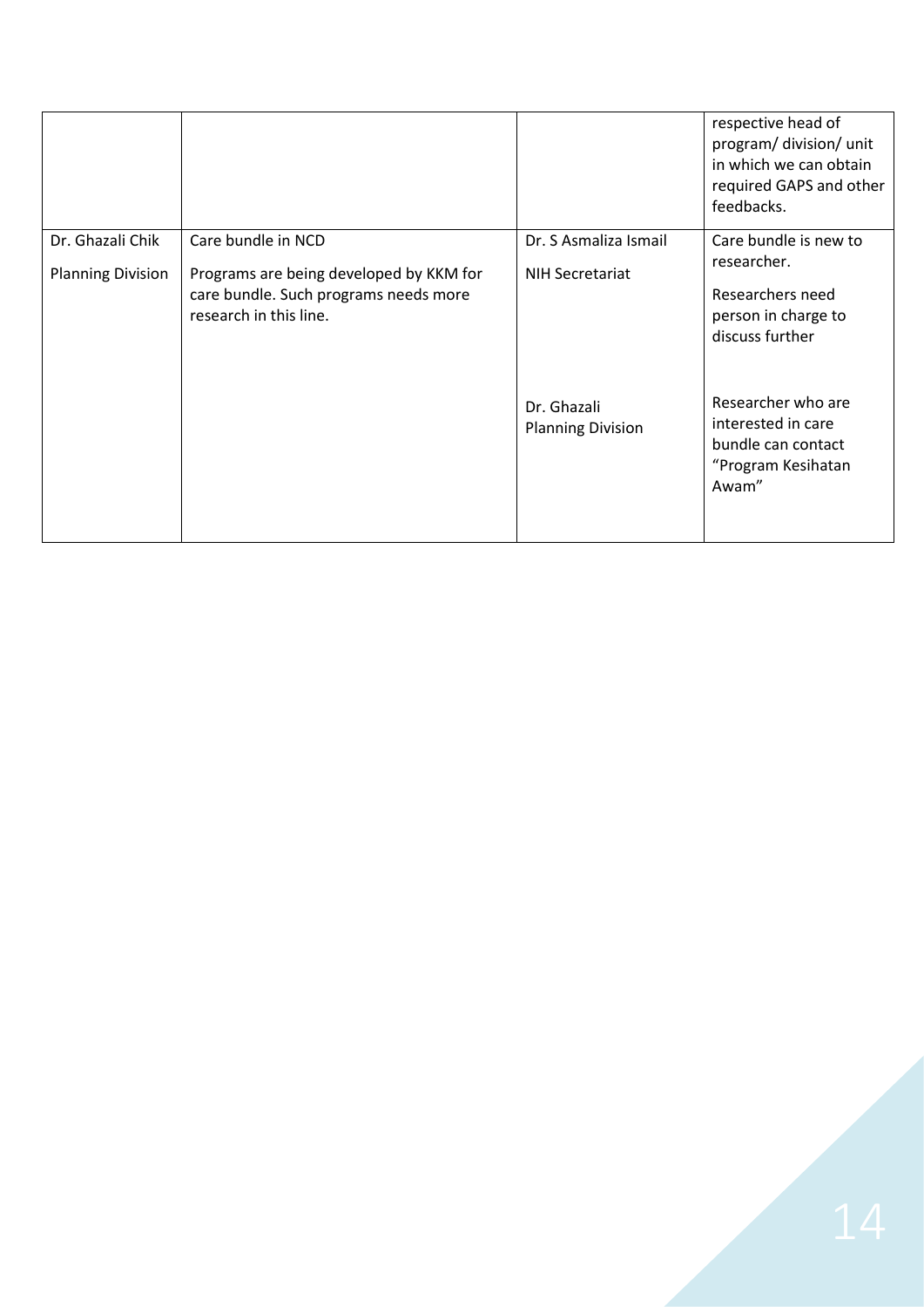# Cluster 4: Sustainable Environment & Climate Changes (SECC)

# **Presenter: Dr. Rafiza Shaharudin, Institute for Medical Research**

The next cluster, Sustainable Environment & Climate Changes was presented by the head of cluster Dr. Rafiza Shaharudin from Institute for Medical Research (IMR).

The main objective for the environmental health study is to assure conditions of human health and provide healthy environments for people to live, work and play that is accomplished through risk assessment, prevention and intervention modules. These studies aim at reducing or eliminating contaminant and contagion threats to human health and to construct wellness-friendly environments at population level.

This cluster covers scopes as below:

- 1. To determine diseases related to exposure to various pollutants and risk factors;
- 2. To conduct health risk assessment;
- 3. To evaluate effectiveness of risk management; and
- 4. To assess vulnerability and burden of disease due to climate change.

There were 8 projects conducted in 10<sup>th</sup> MP and 5 of them are completed. the projects list are:

- 1. Research on indoor environmental quality (IEQ) for healthcare facilities in Malaysia;
- 2. Bukit Koman, Raub: Community health status and environmental study;
- 3. Estimating cancer prevalence in Perak;
- 4. The effect of haze & air pollution on hospital admission in the Klang Valley, Malaysia;
- 5. Molecular characterization of Leptospira spp. strain from environmental sources;
- 6. Formaldehyde exposure among healthcare workers and effects to health;
- 7. Health risk assessment of air quality and the benefits of low carbon strategies in Johor; and
- 8. Quantitative microbial risk assessment (QMRA) as a tool for improved drinking water quality to safeguard the health of the population and tourist of a tropical island.

In 2016, a total of 11 projects were approved.

- 1. Characterization of the Prevailing Sarcocystis Species in Environmental Samples of a Recreational Island: A Preliminary Study;
- 2. Chemical Constituents in e-Cigarette Liquid Solutions and Aerosols;
- 3. Sterile Insect Technique for Dengue Vector Control;
- 4. An Analysis of Ambulance Accidents in Malaysia;
- 5. Developing Indicators for Emergency Ambulance Services in HTAR (Hospital Tengku Ampuan Rahimah), Klang;
- 6. Isolation and Characterization of Pathogenic Leptospira from Human, Animals and Environment in Various Localities in Selangor and Wilayah Persekutuan;
- 7. Chikungunya Vectorial Capacity of Aedes aegypti and Aedes albopictus in Relation to Disease Transmission and Climate Change;
- 8. Assessing Effects of Climatic Factors on Dengue Incidence at Selected Area in Malaysia;
- 9. The impact and projection of flooding and sea level rise due to climate change on health care facilities in Malaysia;
- 10. Assessing the Health Benefits of Air Pollution Reductions Associated With Climate Change Mitigation; and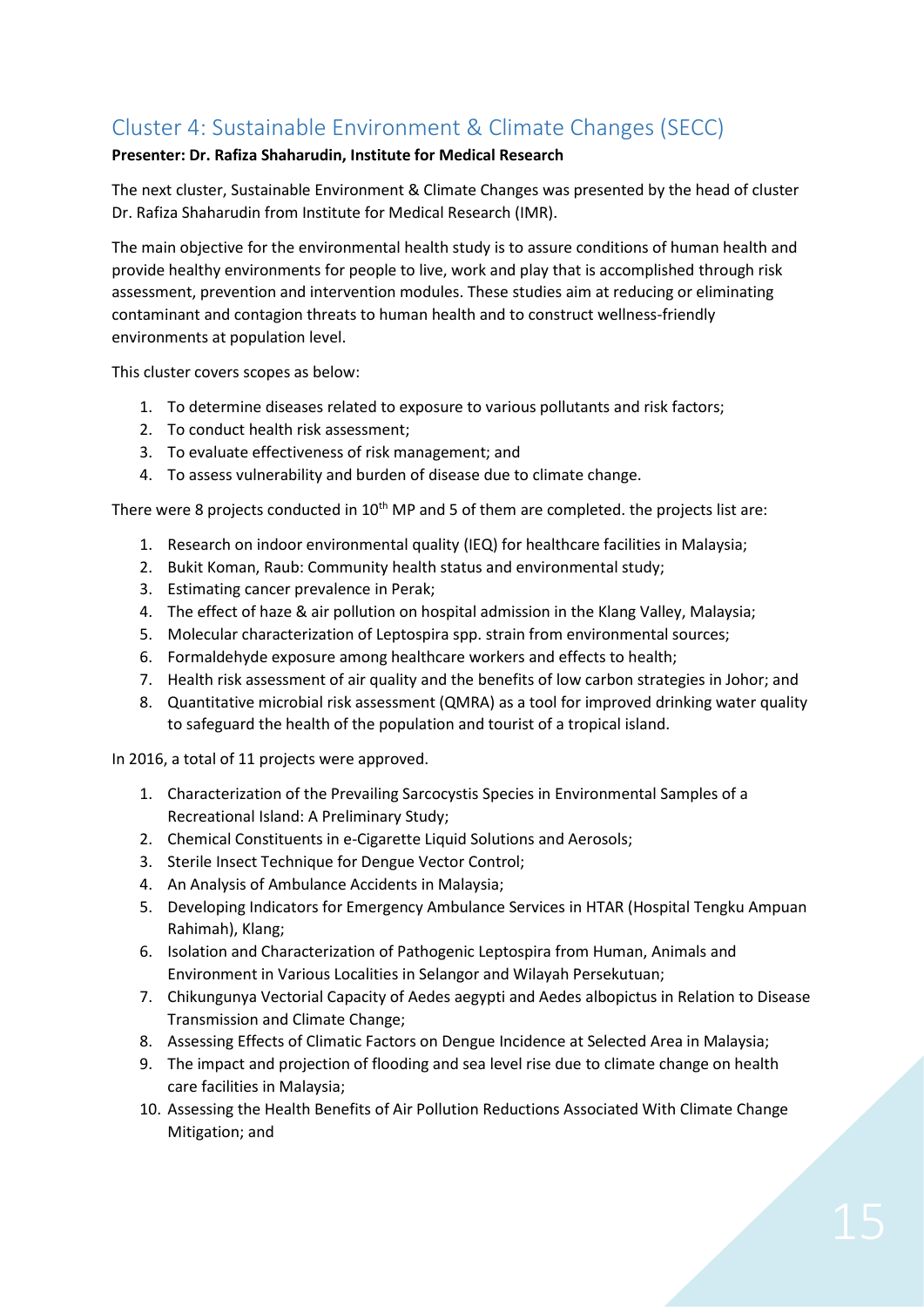11. The Effect of Cement and Wrapping on the Decomposition Rate of the Rabbit Carcasses.

Based on the studies that have been conducted, the cluster has identified research gaps and suggested research areas based on scopes as below:

| <b>Scopes</b>                                                                                                                                                        | <b>Identified Research Gaps and</b>                                                                                                                                                                                                                                                                                                | <b>Suggested Research Areas</b>                                                                                                                                                                                                                                                                                                                                                                                        |
|----------------------------------------------------------------------------------------------------------------------------------------------------------------------|------------------------------------------------------------------------------------------------------------------------------------------------------------------------------------------------------------------------------------------------------------------------------------------------------------------------------------|------------------------------------------------------------------------------------------------------------------------------------------------------------------------------------------------------------------------------------------------------------------------------------------------------------------------------------------------------------------------------------------------------------------------|
|                                                                                                                                                                      | <b>Needs</b>                                                                                                                                                                                                                                                                                                                       |                                                                                                                                                                                                                                                                                                                                                                                                                        |
| <b>Occupational Health</b><br>Diseases related<br>to exposure to<br>various pollutants/<br>risk factors<br>Health risk<br>assessment<br>Risk management<br>$\bullet$ | Objective assessment for<br>$\bullet$<br>chronic stress, anxiety &<br>depression<br>Risk assessment studies to<br>$\bullet$<br>quantify exposure to<br>chemicals/radiation/ microbes<br>and related health effects/<br>outcomes<br>Intervention studies<br>$\bullet$<br>Burden of occupational cancers<br>$\bullet$<br>in Malaysia | • Psychosocial wellbeing: Correlation of hair<br>cortisol level and JSQ score in assessing<br>chronic stress<br>Risk assessment of exposure to radiation<br>$\bullet$<br>among healthcare workers<br>Musculoskeletal disorders: Patient lifting aids<br>to reduce and prevent LBP among healthcare<br>workers<br>To improve reporting of occupation in cancer<br>$\bullet$<br>registry to determine burden of disease. |
| <b>Environmental Health</b><br>Diseases related<br>to exposure to<br>various pollutants/<br>risk factors<br>Health risk<br>assessment                                | Identification of pollutants/risk<br>$\bullet$<br>factors related to health effect<br>Identification of type of heavy<br>$\bullet$<br>metal related to health effect                                                                                                                                                               | • Environmental burden of disease (e.g. air<br>pollution)<br>• Indoor air quality<br>Microbes related illnesses due to<br>environmental disaster<br>Food safety - Risk assessment of food<br>contaminated with heavy metal and effect on<br>human health<br>Water quality<br>٠                                                                                                                                         |
| Climate Change<br>Assess<br>vulnerability and<br>burden of disease<br>due to climate<br>change                                                                       | Very few local studies being<br>conducted                                                                                                                                                                                                                                                                                          | Projection of future burden of diseases due to<br>impact of climate change (e.g: impact of extreme<br>weather events, projection of food and water<br>borne diseases, emerging or re-emerging<br>diseases with shifts in climate pattern)                                                                                                                                                                              |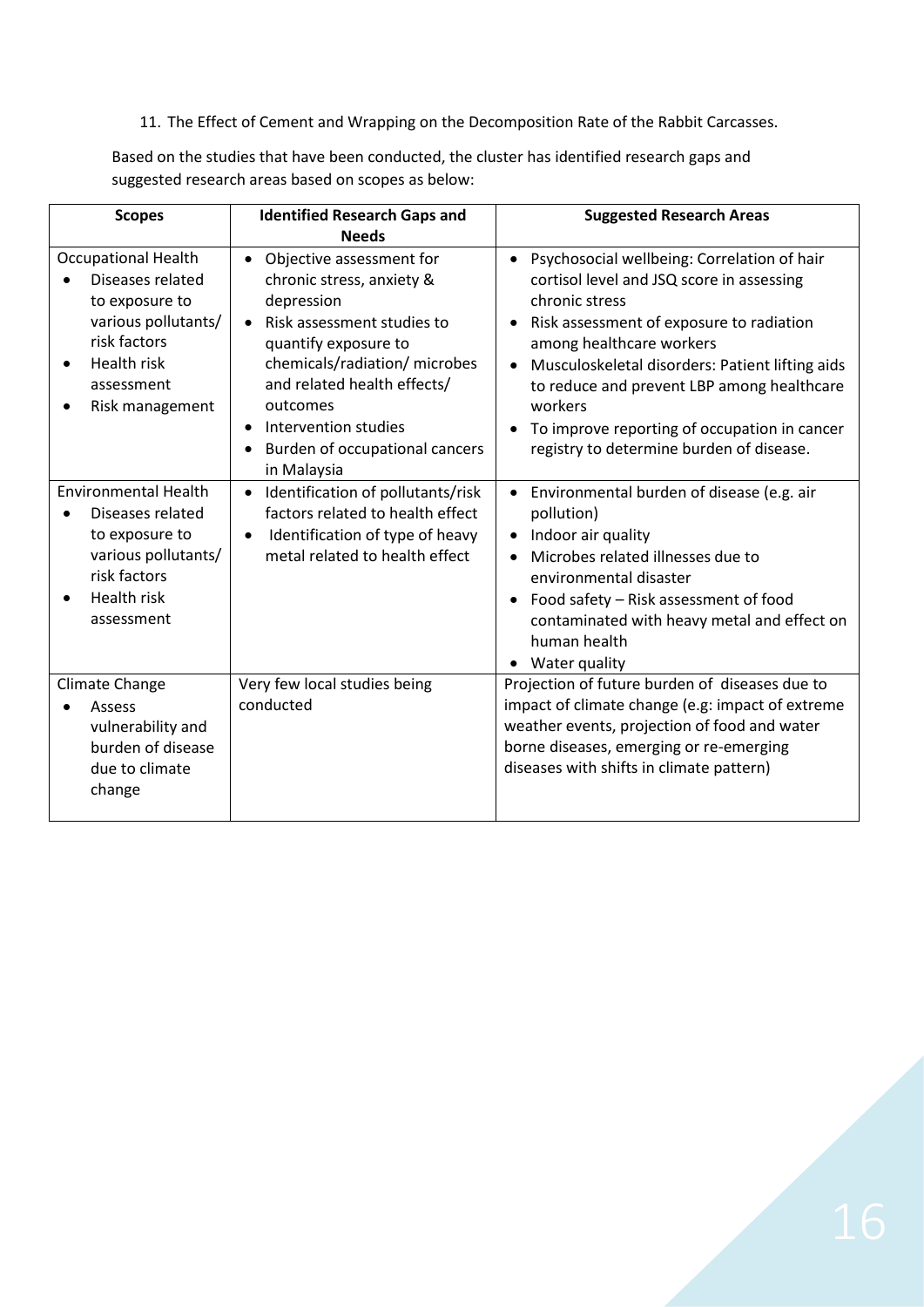These questions and suggestions were raised during the dialogue:

| Who brought the<br>question(s)?<br><b>Name</b><br>From where<br>Zairul Ain Zulkafli<br>Engineering<br><b>Services Division</b> | What are the question(s)?<br>or suggestions<br>Regarding the determination of EDC<br>concentration in drinking water and health<br>effect on consumers, Puan Ain on behalf of<br>NEHAP secretariat asked whether EHRC had<br>identified the places/sites for the<br>investigations.                                                                                                                                                                                                                                                                                     | Who answer the<br>question(s)?<br>(provide feedback)<br><b>Name</b><br>$\bullet$<br><b>From where</b><br>$\bullet$<br>Dr. Rafiza Shaharudin<br><b>IMR</b> | The answer given<br>Further research in this<br>area will be notified to<br>NEHAP secretariat for<br>stakeholder interest.                                                                                                              |
|--------------------------------------------------------------------------------------------------------------------------------|-------------------------------------------------------------------------------------------------------------------------------------------------------------------------------------------------------------------------------------------------------------------------------------------------------------------------------------------------------------------------------------------------------------------------------------------------------------------------------------------------------------------------------------------------------------------------|-----------------------------------------------------------------------------------------------------------------------------------------------------------|-----------------------------------------------------------------------------------------------------------------------------------------------------------------------------------------------------------------------------------------|
| Dr. Too Chung Lai<br><b>IMR</b>                                                                                                | Occupational health is currently more<br>focused among healthcare workers. Is there<br>any possibility of extrapolating OH research<br>to the community, considering for example<br>risk factors for NCD like silica exposure/textile<br>dust on the community/workers is an<br>understudied entity?                                                                                                                                                                                                                                                                    | Dr. Rafiza Shaharudin<br><b>IMR</b>                                                                                                                       | Research priorities in OH<br>are top down/policy<br>driven initiatives by<br>MOH for MOH staff.<br>It will be difficult to<br>implement at the<br>community<br>level/industries or<br>outside MOH level when<br>it comes to P4-6 level. |
| Dr. Khadri Shahar<br><b>IMR</b>                                                                                                | The study of radiation exposure in Malaysia<br>should be expanded such as looking into the<br>radiation exposure risks and impacts of<br>carcinogen on DNA makeup of exposure. Due<br>to increased disease trend by exposure to<br>radiation, studies should be prioritized in this<br>area.                                                                                                                                                                                                                                                                            |                                                                                                                                                           |                                                                                                                                                                                                                                         |
| Dr. Azmi Abd<br>Rahim<br>International<br>Health Sector,<br>Disease Control<br>Division                                        | There are approximately 50 plus International<br>Port of Entries (PMA's)-consisting airports,<br>seaports, land port of entry/exit. Air quality<br>assessment has not been done in Malaysia.<br>Till date no baseline data on this. Research on<br>the baseline air quality at the PMA's should<br>be a priority, in accordance to IHR-WHO<br>regulations. Other areas that can be explored<br>into after studying the Air Quality at the<br>ports, is to assess whether poor air quality<br>may facilitate the transmission of<br>communicable disease or during PHEIC | Dato' Dr. Fadzilah<br>Kamaludin<br><b>IMR</b>                                                                                                             | It's an obligation under<br><b>IHR Regulations.</b>                                                                                                                                                                                     |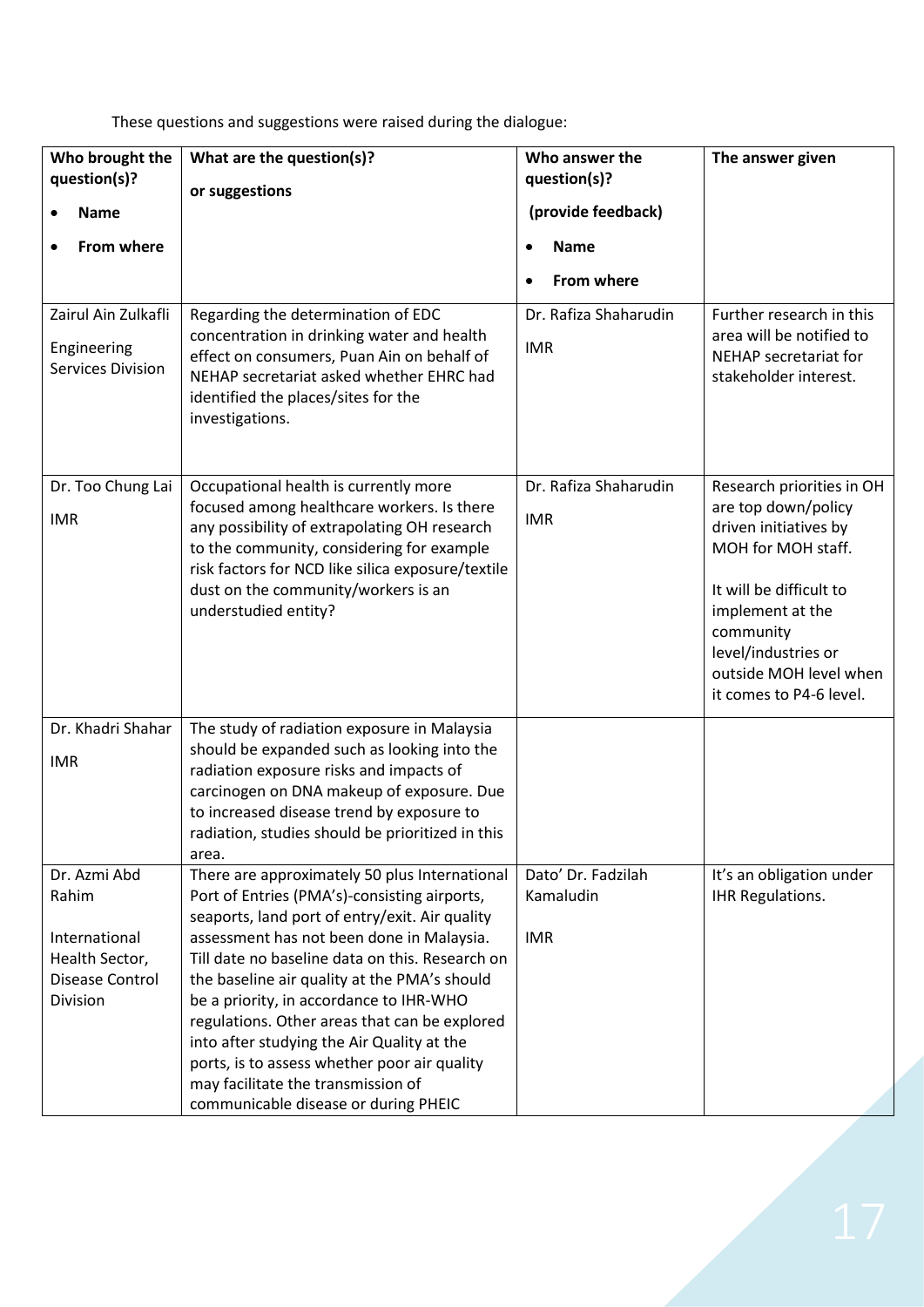|                                                      | (Public Health Emergencies of International<br>Concern) among travelers.                                                             |                               |                                                                                                                                                                                                               |
|------------------------------------------------------|--------------------------------------------------------------------------------------------------------------------------------------|-------------------------------|---------------------------------------------------------------------------------------------------------------------------------------------------------------------------------------------------------------|
| Dr. Karen<br>Shamini<br>Disease Control<br>Division. | Suggested research on Psychosocial<br>Wellbeing (mental health issues, PTSD) in<br>relation to Disaster Management/<br>Preparedness. | Dr. Rafiza Shaharudin<br>IMR. | Research on<br>psychosocial wellbeing<br>has been studied in UKM<br>and also UM (*Dr<br>Marzuki Ishak in UM-<br>looked into PSTD among<br>the rescue and health<br>workers in the 2014<br>Floods in Kuantan). |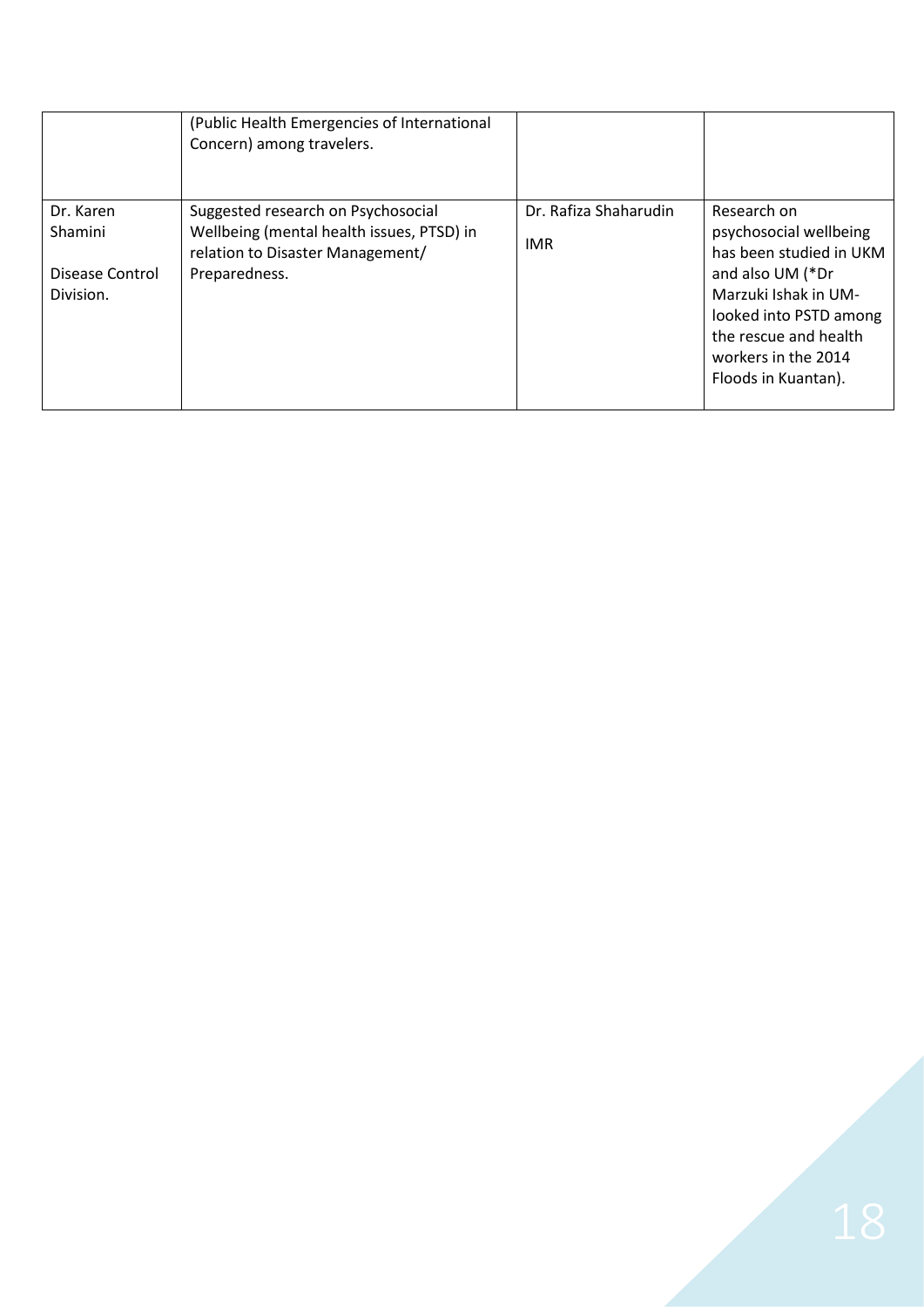# Cluster 5: Universal Access to Quality Healthcare (UAQH)

# **Presenter: Dr. Sondi Sararaks, Institute for Health System Research**

The final cluster which are the additional cluster being added into the 11<sup>th</sup> MP is Universal Access to Quality Healthcare was presented by the head of cluster, Dr. Sondi Sararaks from Institute for Health System Research (IHSR).

The cluster covers 5 scopes which are:

- 1. Health financing;
- 2. Service delivery;
- 3. Governance;
- 4. Human resources; and
- 5. Information technology.

The cluster team has identified research areas for all the scopes based on three category, top priority list, primary reserve list, and secondary reserve list. The list was distributed to all participants for their input in ranking the research areas. Feedbacks from the participants will be collected at the end of the session and will be analyzed by the cluster members.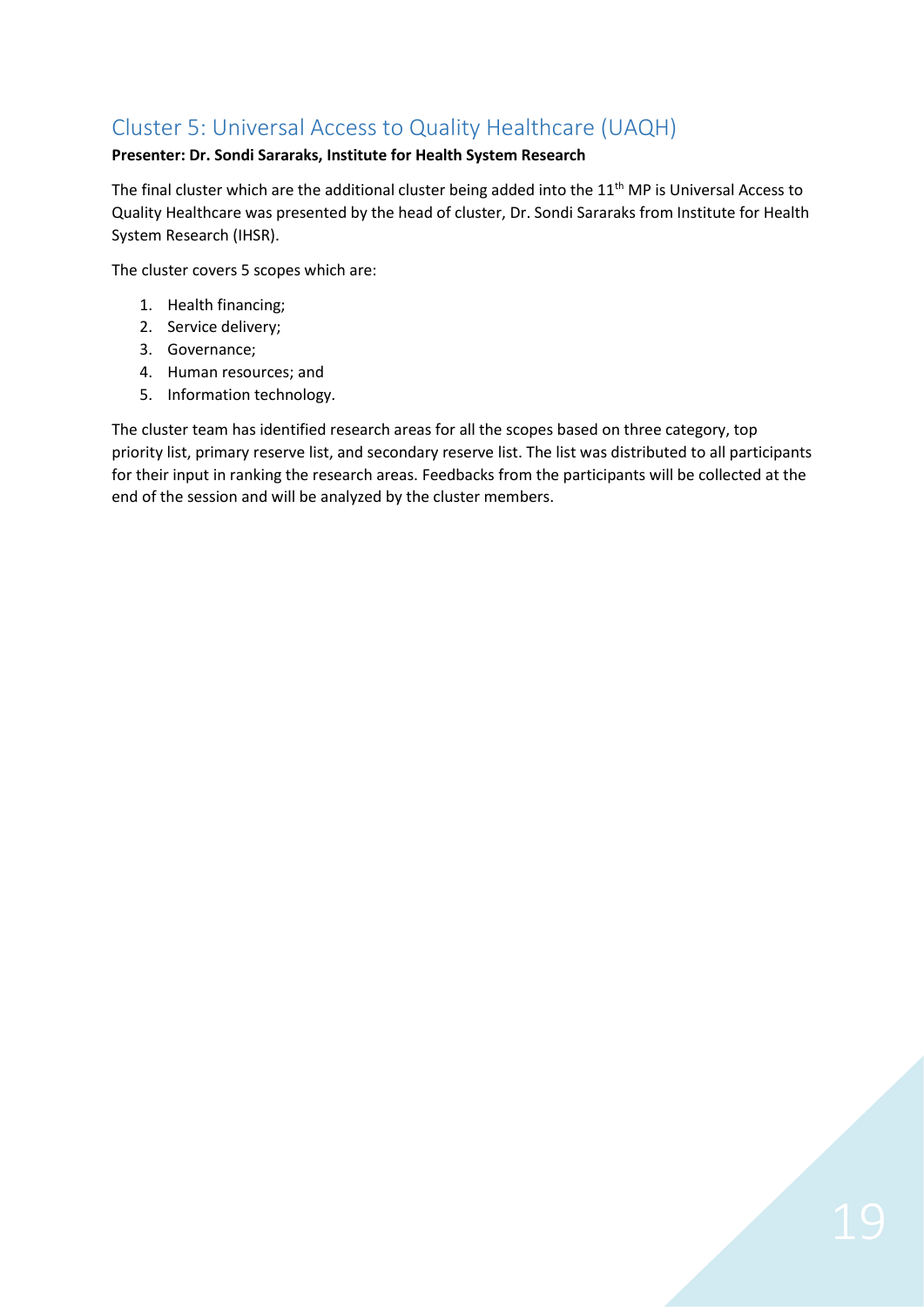| <b>DOMAIN</b>                                | <b>ISSUES RAISED</b>                                                                                                                                                                                                                                                                  | <b>RAISED BY</b>                                                                            |
|----------------------------------------------|---------------------------------------------------------------------------------------------------------------------------------------------------------------------------------------------------------------------------------------------------------------------------------------|---------------------------------------------------------------------------------------------|
| Governance                                   | Maldistribution of resources (money, man-power, assets, facilities) at macro-level,<br>state-level, program level and between public and private providers.                                                                                                                           | Dato' Dr. Hj. Azman Hj. Abu Bakar<br><b>Director</b><br><b>Medical Development Division</b> |
|                                              | Suggest for studies on the effectiveness and necessity of posts in top management<br>positions e.g. two or more Deputy Directors in hospitals.                                                                                                                                        |                                                                                             |
|                                              | Readiness of the government/provider to become autonomous (self-governing) or<br>decentralized, e.g. are Health District Offices ready to be self-governing?                                                                                                                          |                                                                                             |
| Health<br>Information &<br><b>Technology</b> | Less emphasis on technical IT aspects and more attention on the organisational<br>aspects and user-related issues/views that are related to IT, e.g. patient-related<br>knowledge. A suggestion for the IT group to re-score the priority areas with input<br>from the top management | Dato' Dr. Hj. Azman Hj. Abu Bakar<br><b>Director</b><br><b>Medical Development Division</b> |
|                                              | Concentrate efforts on producing research output. Encourage output in the form of<br>policy briefs, instead of research/technical reports, as they provide immediate impact<br>on the health system.                                                                                  |                                                                                             |

The following are the matters highlighted with regards to the UAQH cluster during the poster presentation and the dialogue sessions.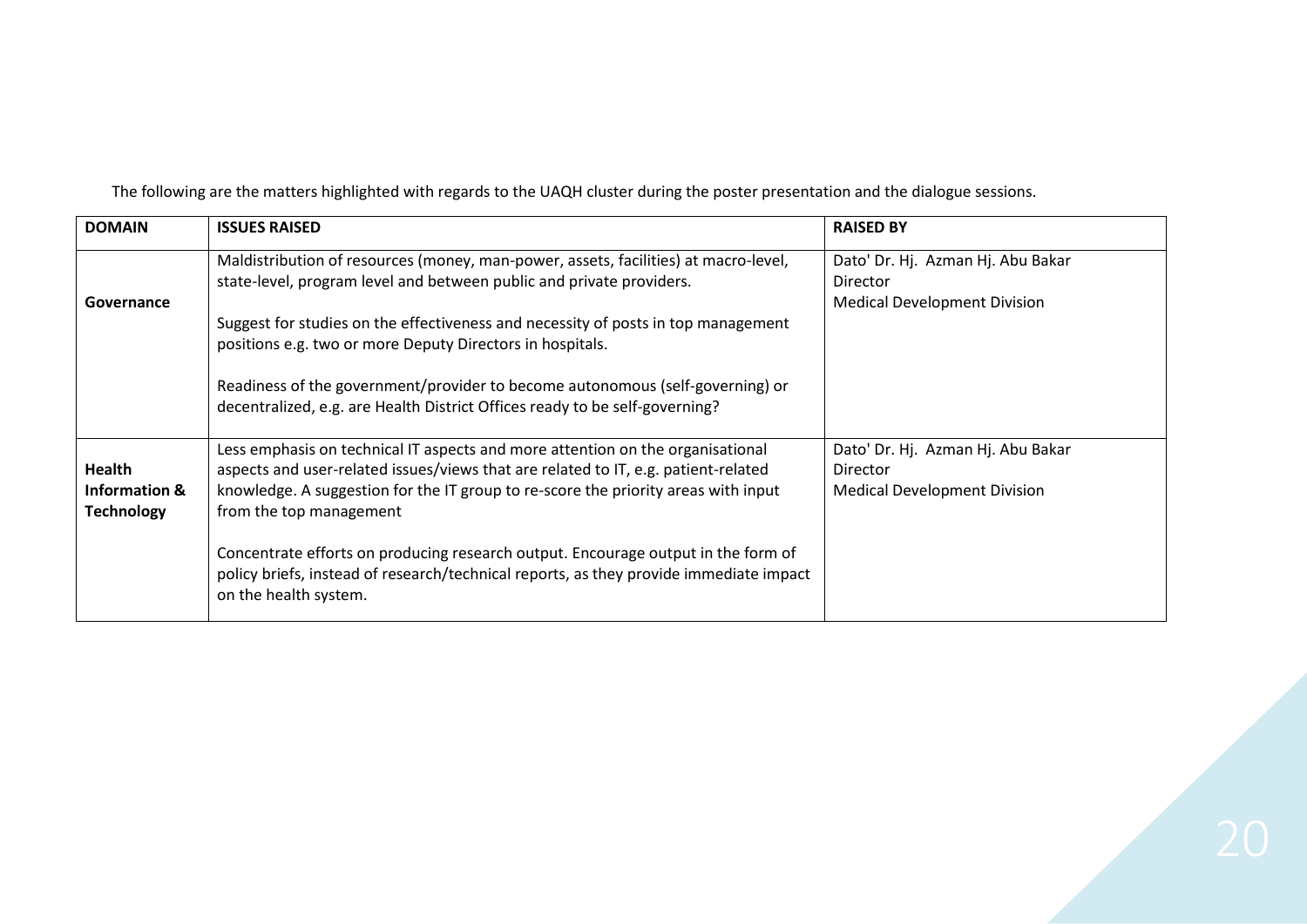|                                   | There are no explicit Pharmacy components mentioned in IT (and other domains in<br>the cluster).<br>Provide some update on Pharmaceutical research and looking for collaboration with<br>other people.                                                                                                                                                                                                                                                                                                                                                                                                                                                                                                                                                     | Dr. Azuana Ramly<br><b>Pharmaceutical Service Division</b>                                |
|-----------------------------------|------------------------------------------------------------------------------------------------------------------------------------------------------------------------------------------------------------------------------------------------------------------------------------------------------------------------------------------------------------------------------------------------------------------------------------------------------------------------------------------------------------------------------------------------------------------------------------------------------------------------------------------------------------------------------------------------------------------------------------------------------------|-------------------------------------------------------------------------------------------|
|                                   | A lot of collaborations overlap.<br>The Telehealth Division has been dissolved and now fully assimilated as the E-Health<br>unit under Planning Division.<br>Keep the data interoperability and system integration issues on the top priority list.<br>Please add Data Sharing policy into the research areas, either under Function or<br>People. It has not been talked about much right now, he is foresees that this issue will<br>escalate in the near future, and there are already "signs" pointing in that direction.<br>On social media, the use and abuse of health information among Malaysian citizens.<br>Need a guide on how to approach the masses in giving out information and exactly<br>how much information the Ministry can give out. | Datuk Dr. Hj. Rohaizat Hj. Yon<br>Director<br><b>Planning Division</b>                    |
| <b>Health</b><br><b>Economics</b> | Analysis on healthcare benefits offered to for private sector employees<br>Cost efficiency study for MOH facilities<br>a) Develop framework for recurrent measurement<br>b) Identify sensitive indicators for measurement<br>Study on the Regulation of Private Sector $-$ A Case study                                                                                                                                                                                                                                                                                                                                                                                                                                                                    | Dr. Akmal Aida Othman<br>National Health Financing (NHF) Unit<br><b>Planning Division</b> |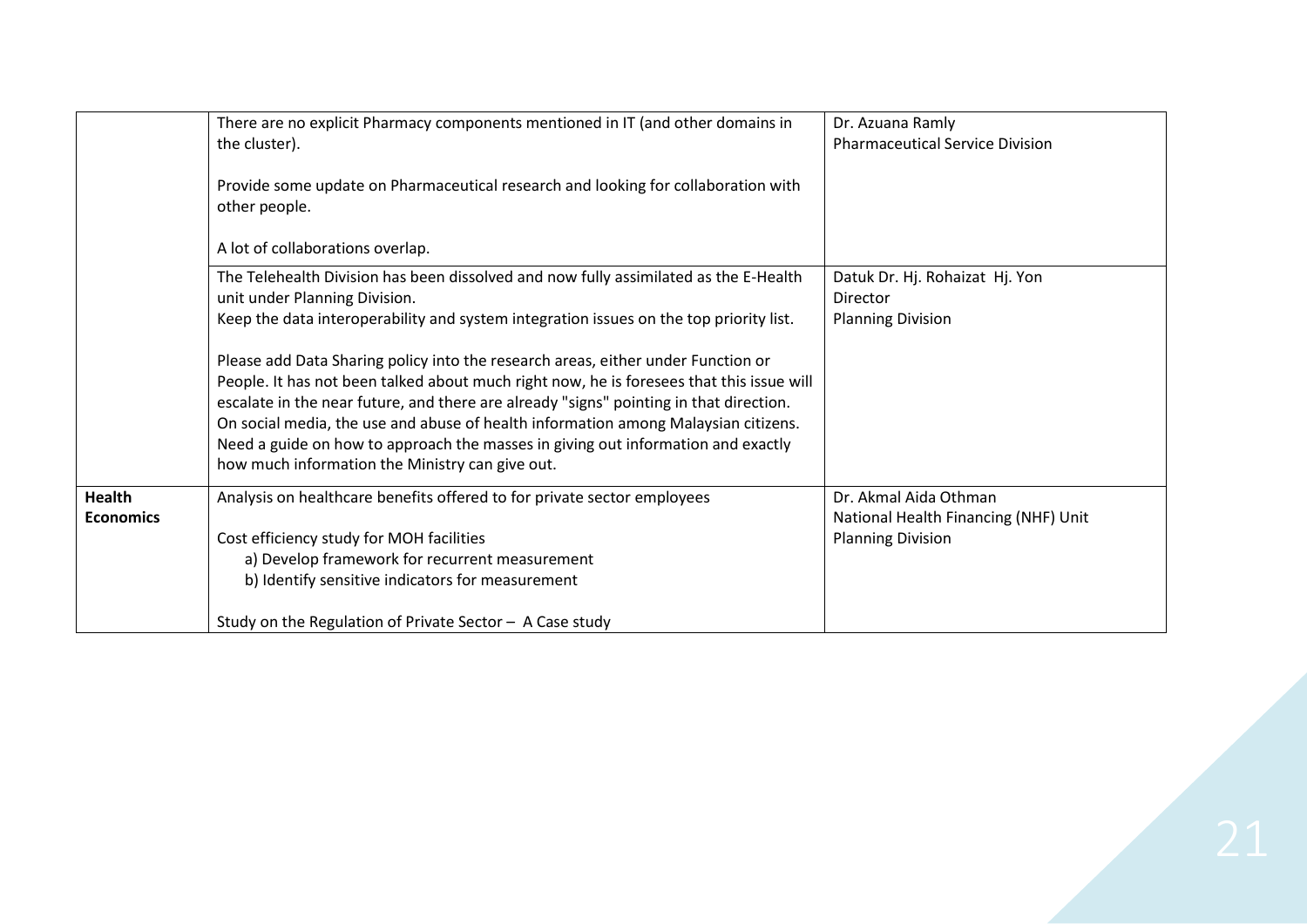| Financial risk protection – WHO SGD (routine study based on HIES DOSM -2x/5yr)                                                                                                                                                                                                                                                                                                                                                                                                 |
|--------------------------------------------------------------------------------------------------------------------------------------------------------------------------------------------------------------------------------------------------------------------------------------------------------------------------------------------------------------------------------------------------------------------------------------------------------------------------------|
| Operational Readiness (OR) for public (towards autonomy) and private providers<br>towards implementing and managing new healthcare financing mechanism                                                                                                                                                                                                                                                                                                                         |
| Evaluation on the performance of VHI and PHCorp in meeting its vision, mission and<br>objectives.                                                                                                                                                                                                                                                                                                                                                                              |
| Health system assessment                                                                                                                                                                                                                                                                                                                                                                                                                                                       |
| <b>Activity Based Costing for</b><br>a) Deliveries in Public Hospitals, (both SVD & LSCS)<br>·Include instrumental deliveries<br>•Procedures such as episiotomy and tear repair<br>•Different painkillers, Entonox, pethidine, epidural<br>•24 hours post-delivery case (if need hospitalization)<br>b) Bundle Care under EnPHC<br>Evaluation of EnPHC demonstration project;<br>a) Population based survey<br>b) Process evaluation<br>c) Evaluation on public health clinics |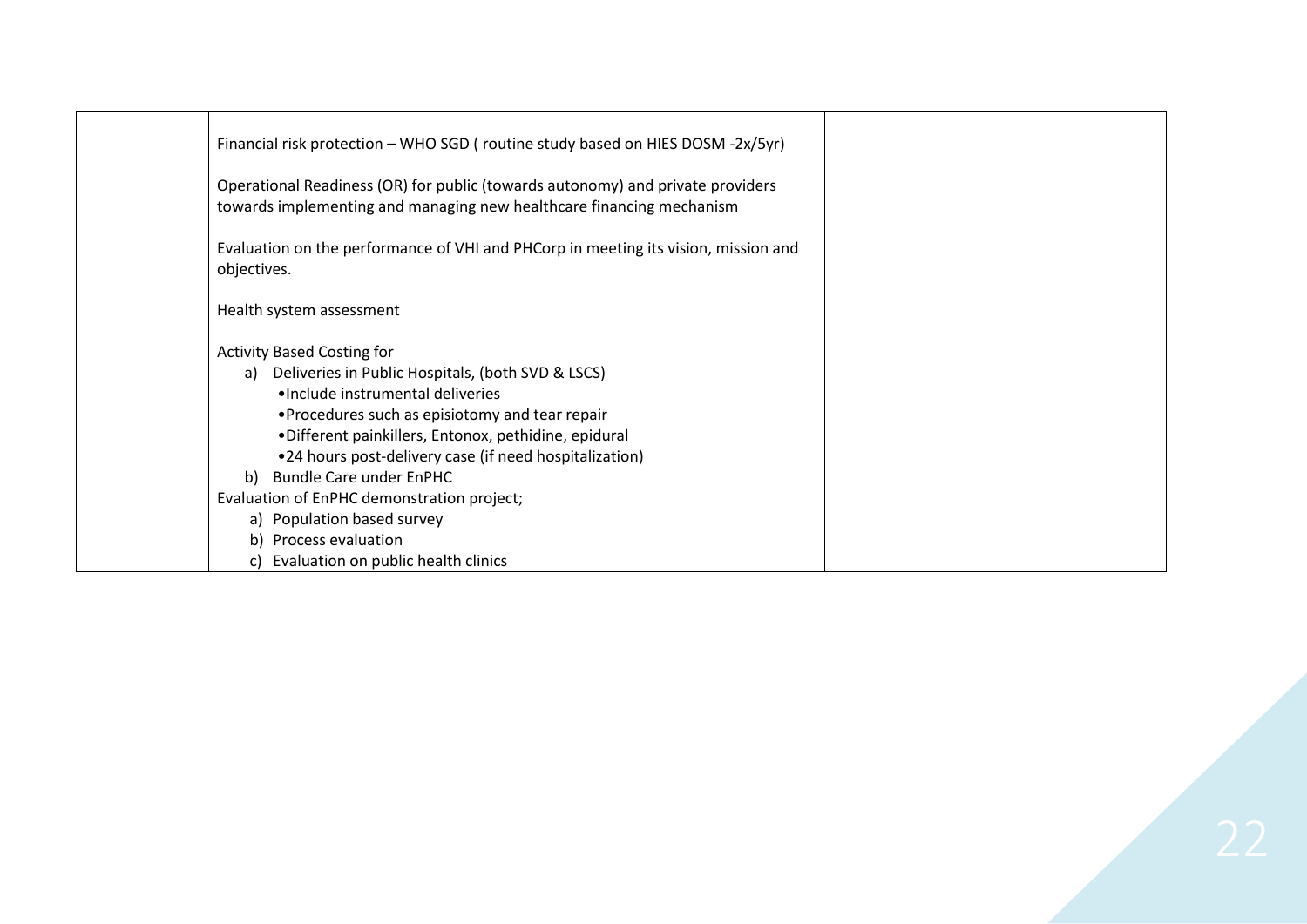| <b>Health</b><br><b>Economics</b> | How to ask for a grant. Suggest to have another dialogue for further discussion on<br>funding.<br>Comments:<br>They will find way to support If proposal go thru proper process.<br>For 2018, research more relevant to universal. Suggest discuss early & this research<br>must be done in 2018 | Dr. Azuana Ramly<br><b>Pharmaceutical Service Division</b><br>Dr S Asmaliza Ismail<br>Director<br>NIH secretariat |
|-----------------------------------|--------------------------------------------------------------------------------------------------------------------------------------------------------------------------------------------------------------------------------------------------------------------------------------------------|-------------------------------------------------------------------------------------------------------------------|
|                                   | Health Insurance Packages - Whether we able to get list research conducted                                                                                                                                                                                                                       | Datuk Dr. Hj. Rohaizat Hj. Yon<br>Director<br><b>Planning Division</b>                                            |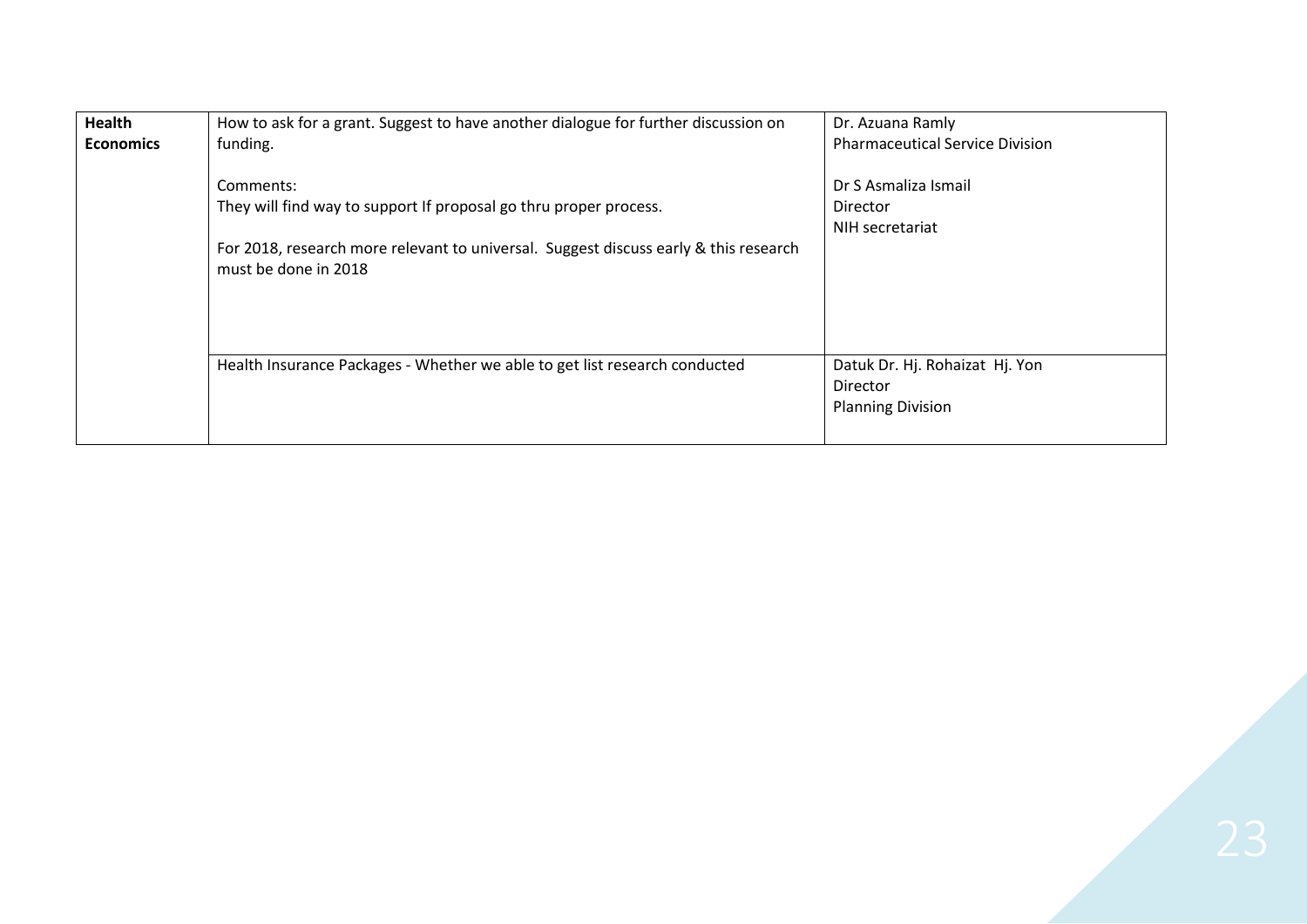| Human           | Is there really a difference in service delivery/ knowledge in nurses with diploma and                            | Dato' Dr. Hj. Azman Hj. Abu Bakar   |
|-----------------|-------------------------------------------------------------------------------------------------------------------|-------------------------------------|
| <b>Resource</b> | degree taking into account costing factors to have all nurses as degree holders                                   | <b>Director</b>                     |
|                 |                                                                                                                   | <b>Medical Development Division</b> |
|                 | Setting up Multi-Disciplinary Teams in hospitals to increase efficiency of existing<br>hospitals.                 |                                     |
|                 | Make hospital OTs run 24 hours to cut down waiting time. Day care OT (follow<br>examples from western countries). |                                     |
|                 | Can we run without building more hospitals but increase efficiency of existing<br>hospitals?                      |                                     |
|                 | Why are patients still not following staggered hospital appointment timings?                                      |                                     |
|                 | Why out-patient clinics are still congested with long waiting times?                                              |                                     |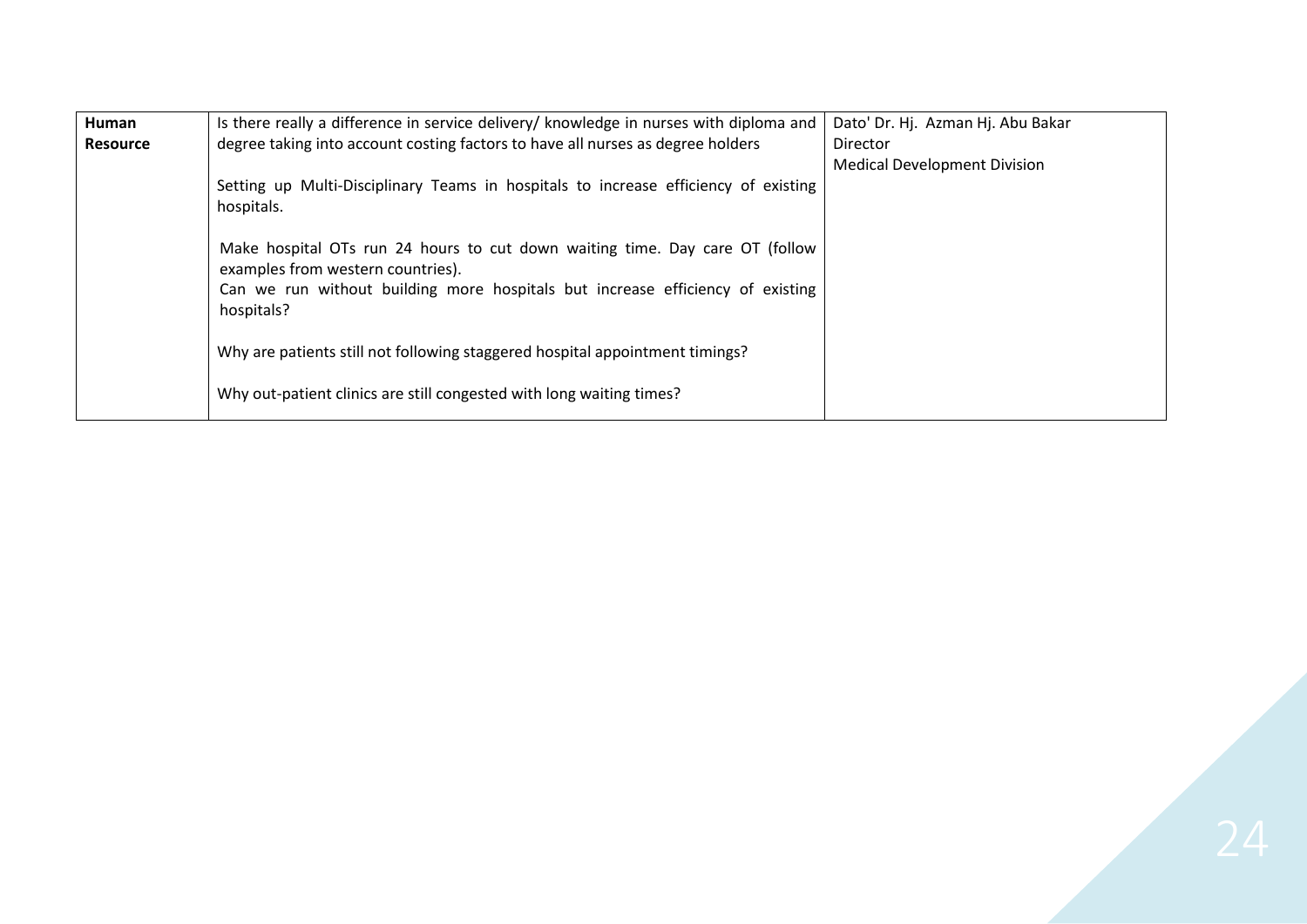| Human                   | Research needed for planning, decision making & for future direction.                                                | Datuk Dr. Hj. Rohaizat Hj. Yon                  |
|-------------------------|----------------------------------------------------------------------------------------------------------------------|-------------------------------------------------|
| <b>Resource</b>         | There will be other micro research by other divisions                                                                | Director<br><b>Planning Division</b>            |
|                         | Identify future projections of HR in health care: Doctors and Pharmacists                                            |                                                 |
|                         | Is there really going to be an excess or shortage in the near future?                                                |                                                 |
|                         | How employment by contract is going to affect the projection?                                                        |                                                 |
|                         | What is the capacity of the government to ensure quality and quantity of trained<br>personnel?                       |                                                 |
|                         | Are HOs becoming Capable / quality MOs?                                                                              |                                                 |
|                         | There is an excess of HO/MO by 80% now. Why is there still long waiting time in<br>clinics?                          |                                                 |
|                         | Need to have proper data sharing. Integrated data with financial division in order to<br>make decision for policies. |                                                 |
| <b>Service Delivery</b> | "Do more with less (resources)"                                                                                      | Dato' Dr. Hj. Azman Hj. Abu Bakar               |
|                         | No public empowerment                                                                                                | Director<br><b>Medical Development Division</b> |
|                         |                                                                                                                      |                                                 |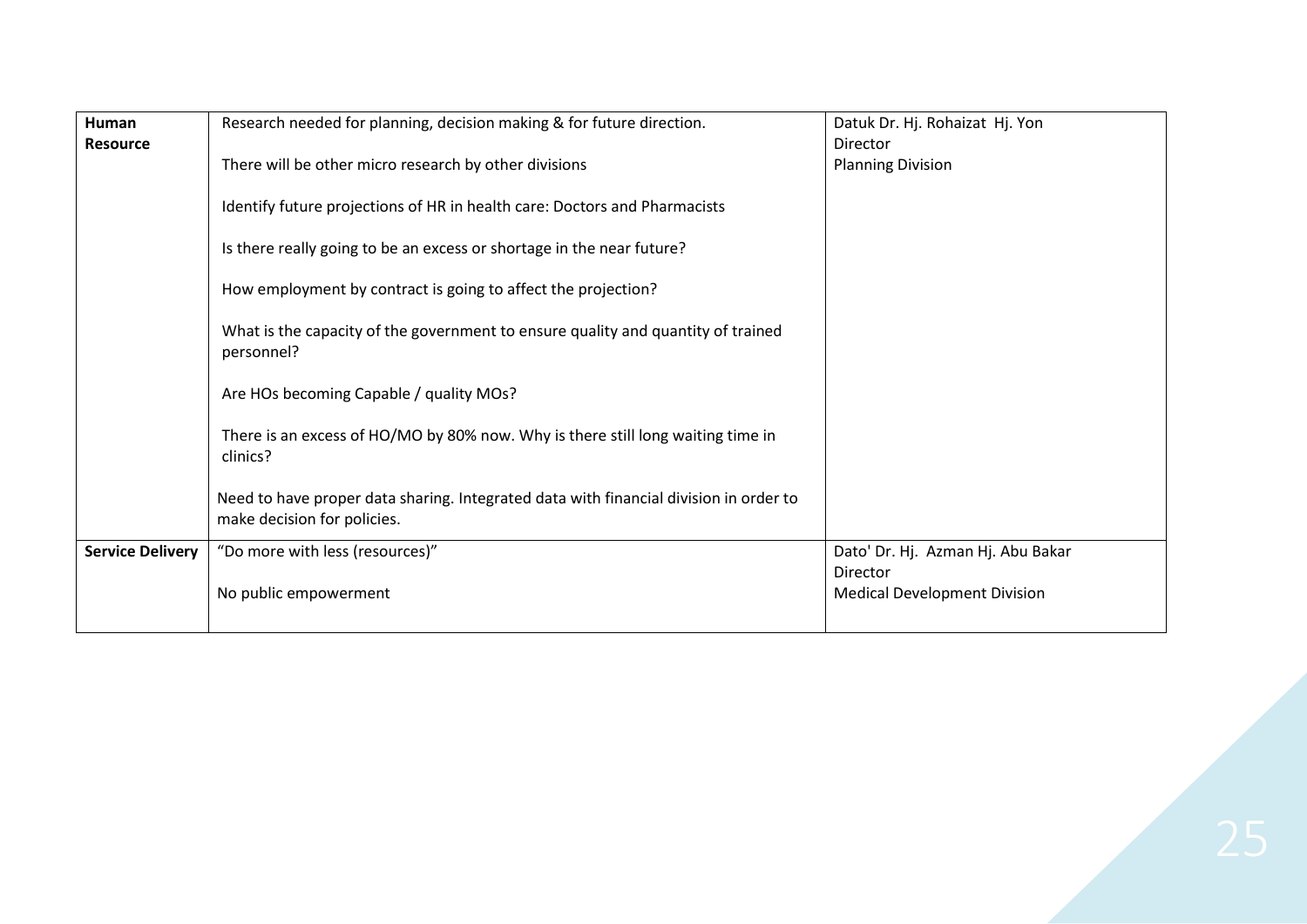| Our health promotion efforts are not working                                                                                                                                                                                                                                                                                                                                                                                      |  |
|-----------------------------------------------------------------------------------------------------------------------------------------------------------------------------------------------------------------------------------------------------------------------------------------------------------------------------------------------------------------------------------------------------------------------------------|--|
| We need to look at how we can work across sectors, currently everybody is still<br>working in silos                                                                                                                                                                                                                                                                                                                               |  |
| Person-Centered Care (PCC) – In the west, family & carers take care of patients, here<br>it is more rigid whereby family and carers can only care for the patients in wards<br>during visiting hours only. Suggest to pilot a project where carers are allowed to be<br>involved in the management of patients, take part in nursing for patients                                                                                 |  |
| Efficiency - need to look at how we can minimise postponement of healthcare<br>delivery, emulate countries such as New Zealand, where there is no postponement of<br>operations/surgeries. Postponement like this only waste time and money, patient is<br>already prepared for op at 6.30am but surgeon only comes in later at 9.00am.                                                                                           |  |
| Currently data shows that all the indicators are met, but cost is still increasing,<br>complaints and negligence are on the rise and we face these issues:<br>No benchmarking<br>1.<br>Hospital directors do not look at our research evidence.<br>2.<br>Stakeholder dialogues should be held quarterly and not just annually.<br>3.<br>4. FPP – need to look at whether the healthcare providers are providing the best<br>care. |  |
| 5. Improvement in service delivery in pink cluster.                                                                                                                                                                                                                                                                                                                                                                               |  |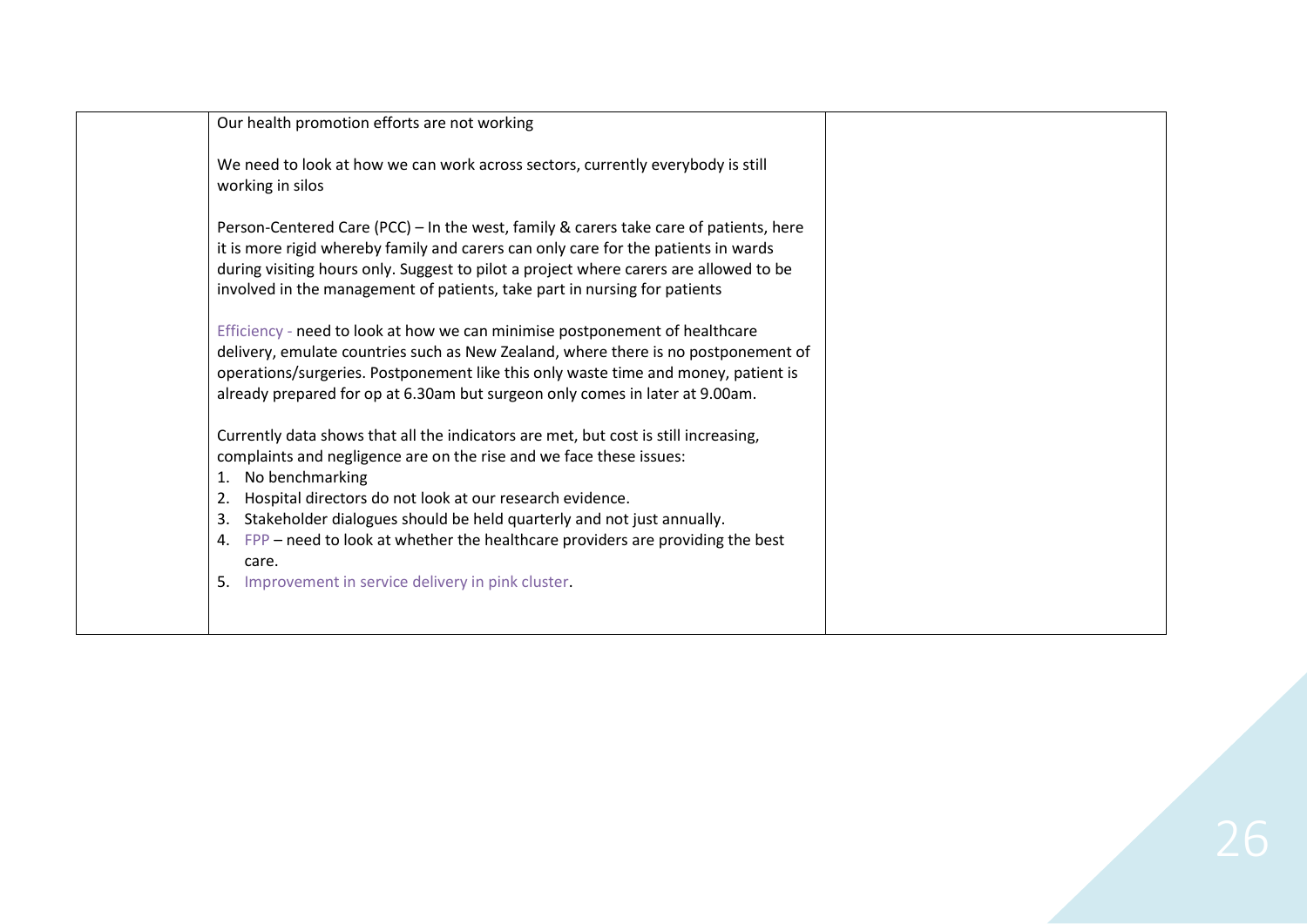| <b>Service Delivery</b> | For NHMS 2017 and future Malaysia plans, need to highlight pre-school children &<br>adult survey. Empowering of patient how to manage medicine in quality of medicine. | Dr. Natifah Che Salleh<br><b>Oral Health Division</b> |
|-------------------------|------------------------------------------------------------------------------------------------------------------------------------------------------------------------|-------------------------------------------------------|
|                         | Identify who are the stakeholders for each project and follow up by email                                                                                              | Dr. Ghazali Chik<br><b>Planning Division</b>          |
|                         | Comments:<br>Researcher must identify stakeholder to use research funding.<br>Should be included part of a research team.                                              | Dr S Asmaliza Ismail<br>Director<br>NIH secretariat   |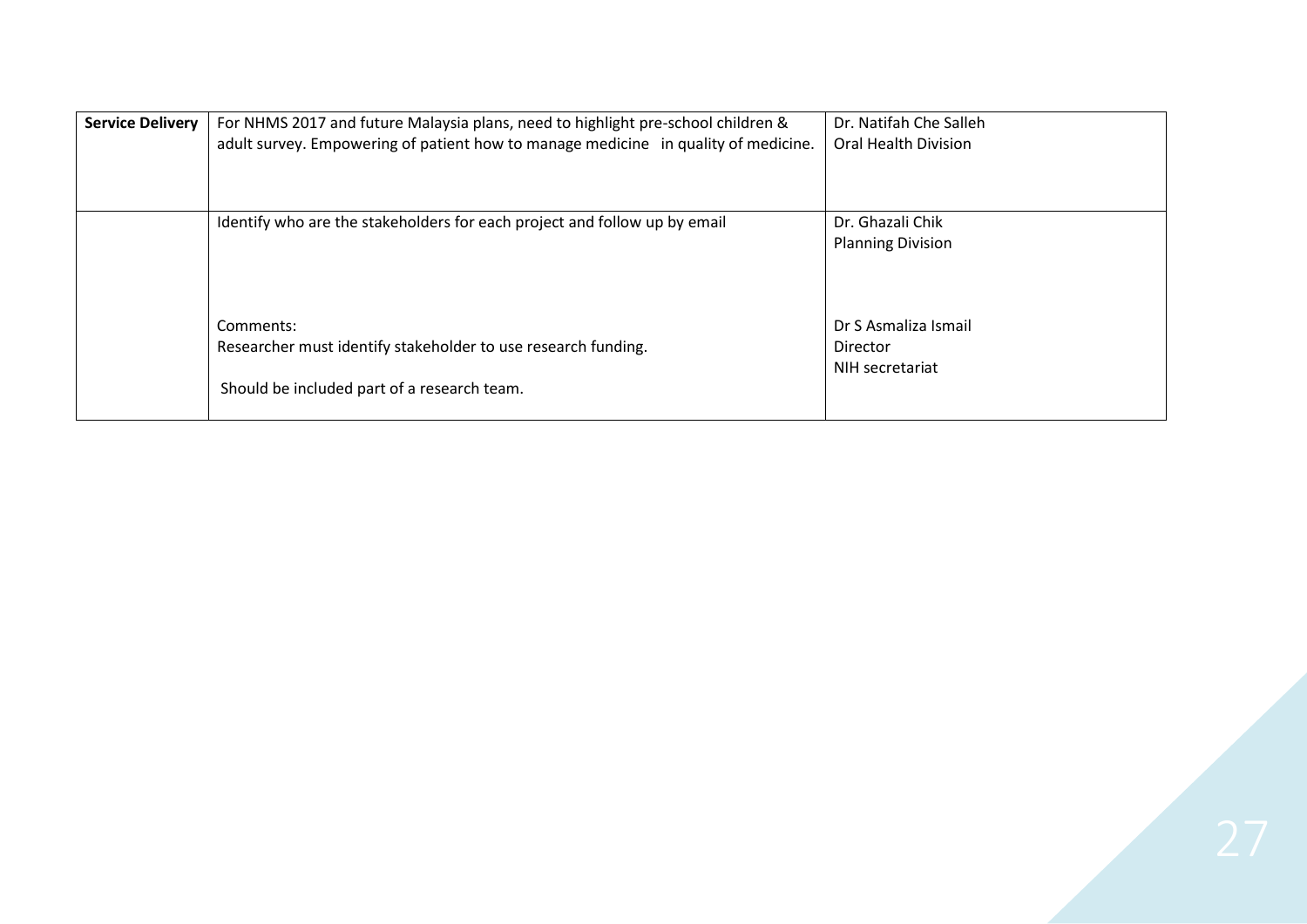| <b>Others (Unsure</b> | Scope of national health surveys to be extended to pharmaceutical services e.g. drug | Dr. Azuana Ramly                       |
|-----------------------|--------------------------------------------------------------------------------------|----------------------------------------|
| of which              | utilisation in the public and private sectors                                        | <b>Pharmaceutical Service Division</b> |
| domain this           |                                                                                      |                                        |
| belongs to, for       |                                                                                      |                                        |
| group leaders         |                                                                                      | Dr. Ghazali Chik                       |
| to identify)          | Highlight a new area in NCD - the Care Bundle concept, especially within the primary | <b>Planning Division</b>               |
|                       | care setting, Program Kesihatan Awam (BPKK)                                          |                                        |
|                       |                                                                                      | Dr. Noor Ani Ahmad                     |
|                       |                                                                                      | Institute for Public Health            |
|                       | Comments:                                                                            |                                        |
|                       | - OK if comply with criteria                                                         | Dr Tahir B Aris                        |
|                       |                                                                                      | Director                               |
|                       | $-$ possibly in RMK12                                                                | Institute for Public Health            |
|                       |                                                                                      |                                        |
|                       |                                                                                      |                                        |
|                       |                                                                                      |                                        |
|                       |                                                                                      |                                        |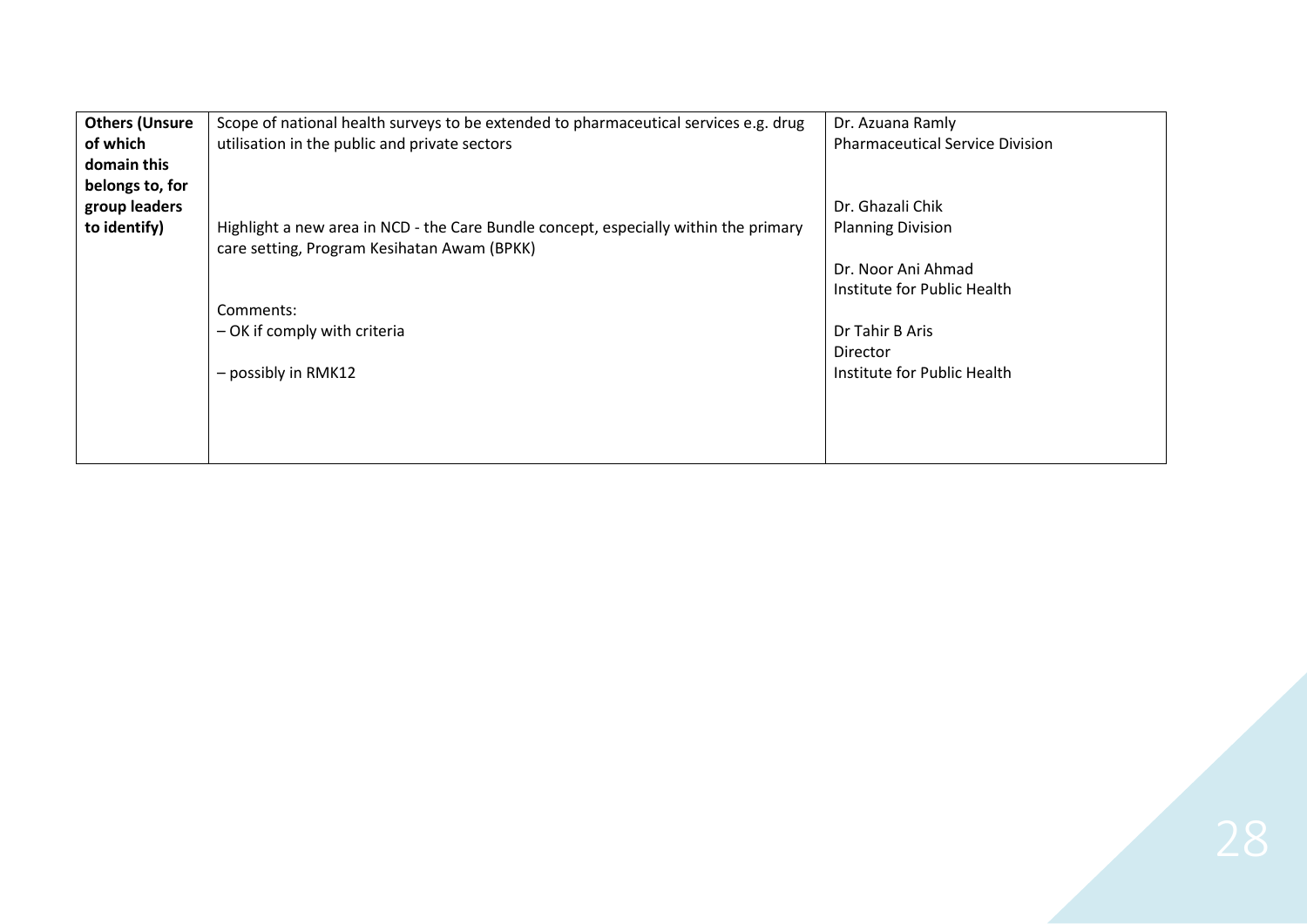# Conclusion

The participants gave their impression of what the dialogue had accomplished. Dr. Ghazali Chik from Planning Division suggested to the researchers to always include key stakeholders in conducting policy guided research.

Collaboration between stakeholders and researchers is important to strengthen research areas. As mentioned by Dr. Nooral Zeila, MHSR study was an example of collaboration between the stakeholders and researchers that focuses on service delivery, customer protections and others.

Next, the Director of Planning Division stated that the clusters has covered micro and macro aspects of research planning and future direction. He suggested that for the future dialogue, each clusters can list their research projects and present any alarming key findings. There are several areas need to be covered in research such as the management of human resource in term of distribution, to identify the factors associated with poor quality of healthcare, poor access to healthcare and how to improve them. In this current situation, study on the abuse of media social and data sharing is also important.

Lastly, Dr. S Asmaliza Ismail informed the participants that the NIH Secretariat will write to each program to collect any additional information. This will be a good start for the researchers and stakeholders to communicate with each other. The dialogue ended at 1:00 pm.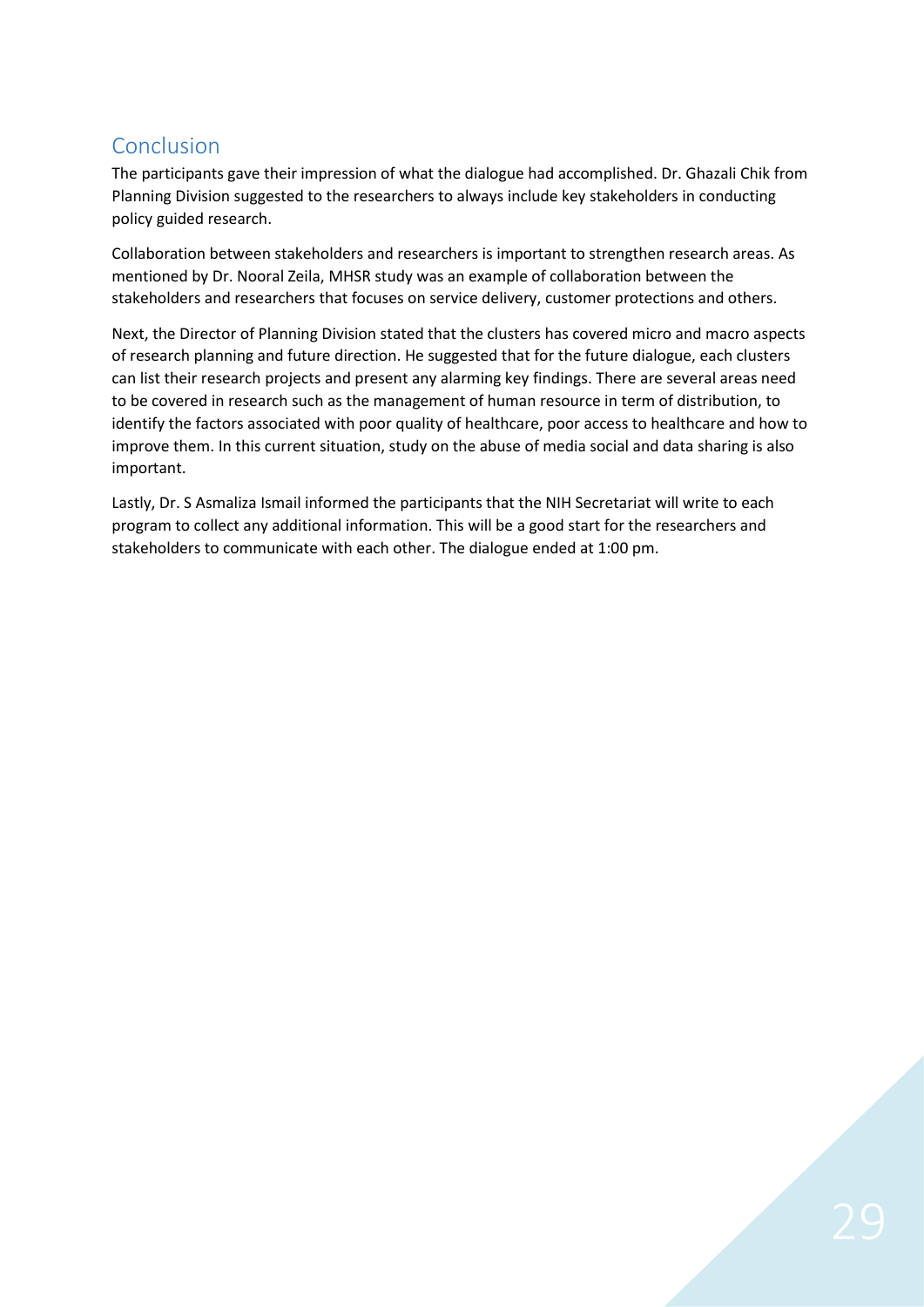# Appendix A

### *Organizing Committee*

#### NIH Secretariat

Dr. S Asmaliza Ismail, Director Roslinda Abu Sapian Mohd Idris Omar Nurul Syarbani Eliana Musa Sharifah Zawani Syed Ahmad Yunus Mohd Nazrul Ahmad Khairul Azhar Iskander Mirza Mohd Hadziq Mohd Zafari Mohd Azranshah Hassan

Institute for Medical Research

Dr. Badrul Amini Abd Rashid

### Institute for Health System Research

Dr. Fun Weng Hong Mohammad Rizal Mohamad Rodzi Kelly Ngit Khang

#### *Presenters*

Dr. Noor Ani binti Ahmad, Institute for Public Health Dr. Ahmad Faudzi Yusoff, Institute for Medical Research Dr. Muhammad Fadhli bin Mohd Yusoff, Institute for Public Health Dr. Rafiza Shaharudin, Institute for Medical Research Dr. Sondi Sararaks, Institute for Health System Research

# *Rapporteurs*

Dr. Maisarah Omar, Institute for Public Health

Dr. Nur Liana Ab Majid, Institute for Public Health

Dr. Thamil Arasu, Institute for Public Health

Dr. Juanita Halili, Institute for Health System Research

Matron Kong Yuke Lin, Institute for Health System Research

Dr. Tharmarajah Nagalingam, Institute for Medical Research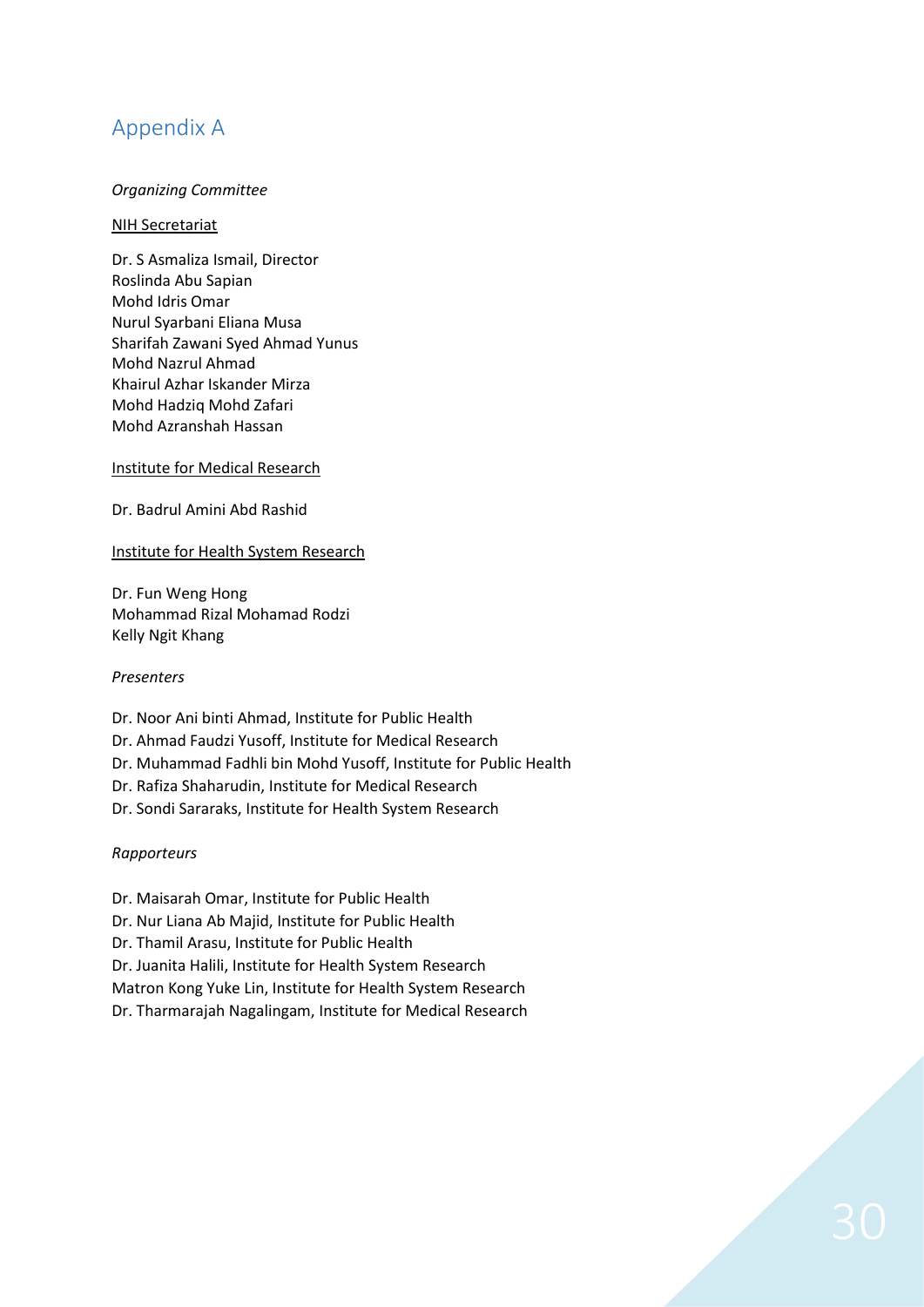Sumarni Mohamad Ghazali, Institute for Medical Research Dr. Bala Murali Sundram, Institute for Medical Research Dr. Nurul Izzah Ahmad, Institute for Medical Research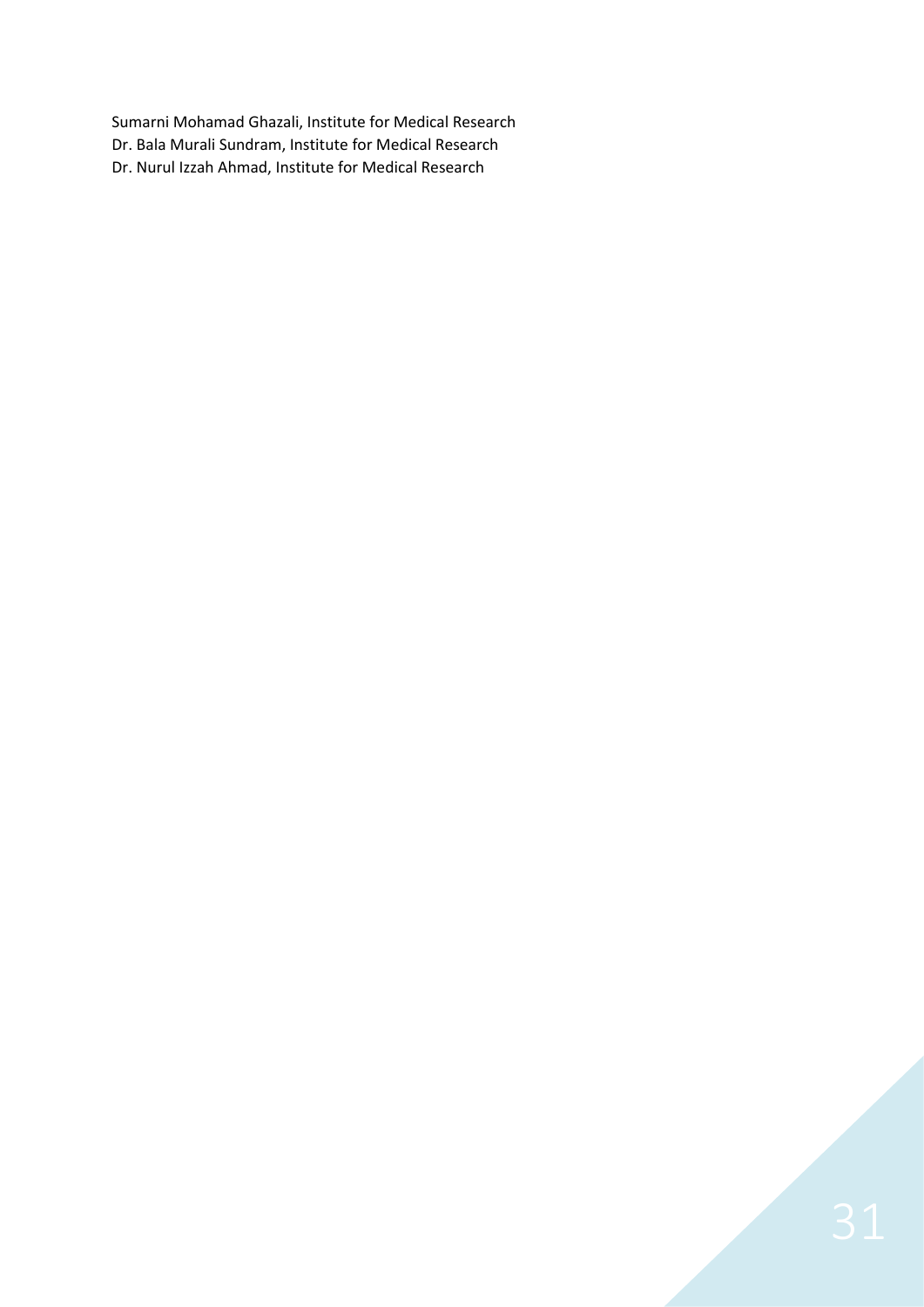# Appendix B

### *List of Participants*

#### Institute for Medical Research

Dato' Dr. Fadzilah Kamaludin Dr. Masita Arip Dr. Adiratna Mat Ripen Dr. Noormalin Abdullah Dr. Too Chun Lai Dr. Alan Khoo Soo Beng Dr. Lim Moon Nian Dr. Lan Shin Hin Azli Ismail Dr. Nur Suffia Sulaiman Norhayati Mustafa Dr. Fazliana Mansor Dr. Siti Hafizah Zulkiply Dr. Mohd Iqbal Mazeli Dr. Mohd Ridzuan Mohd Abd Razak Terence Tan Yew Chin Mohd Isa Wasiman Dr. Norazah Ahmad Dr. Raden Shamilah Radin Hisam Dr. Noor Azian Md Yusof Dr. Ravindran Thayan Dr. Rozainanee Md Zain Dr. Rahizan Issa Dr. Mohd Fuat Abd Razak Dr. Rohani Ahmad Dr. Mohd Khadri Shahar Dr. Dyg Pertiwi Abg Kamaludin Dr. Salina Abd Rahman Dr. Izyan Mohd Idris Mohd Khairul Nizam Mohd Khalid Dr. Mohd Fuat Dr. Anasufiza Habib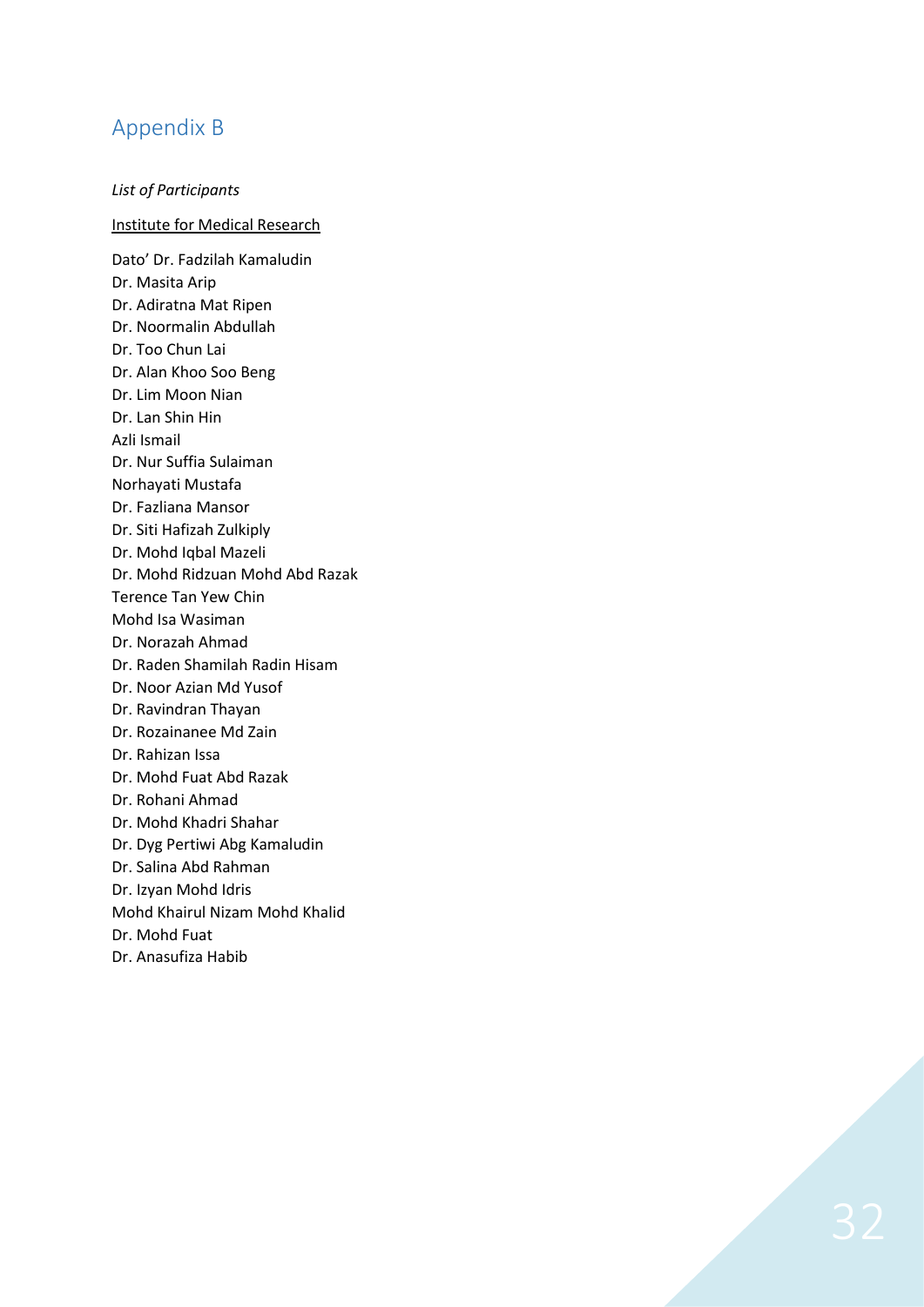#### Institute for Public Health

Dr. Tahir Aris Dr. Fazila Haryati Ahmad Dr. Nor Asiah Mohamad

#### Clinical Research Center

Fauziah Che Mustafa Dr. Lee Keng Yec Dr. Ang Swee Hung

#### Institute for Health Management

Dr. Nor Izzah Ahmad Shauki Datin Dr. Noriah Bidin Dr. Nor Filzatun Borhan Dr. Norhaniza Zakaria Dr. Sunita a/p S. Shanmugan Dr. Hairusnizan Hamzah Dr. Norhidayah Mat Diah Dr. Pangie Bakit Dr. Munirah ismail Dr. Nik Nur Eliza Mohamed Dr. Muhammad Nur Amir Abdul Rassip Dr. Nik Dewi Delina Nik Mohd Kamil Dr. Ng Rui Jie Dr. Saravanan a/l S.R Sundaramurthy Nursyahda Zakaria Hafidza Baharum Dr. Ili Liyana Khairul Anuar Minson Majimbun

### Institute for Health System Research

Datin Dr . Siti Haniza Mahmud Dr . Zalilah Abdullah Dr . Ainul Nadziha Hanafiah Dr . Juanita Halili Dr . Mohd Lutfi Fadil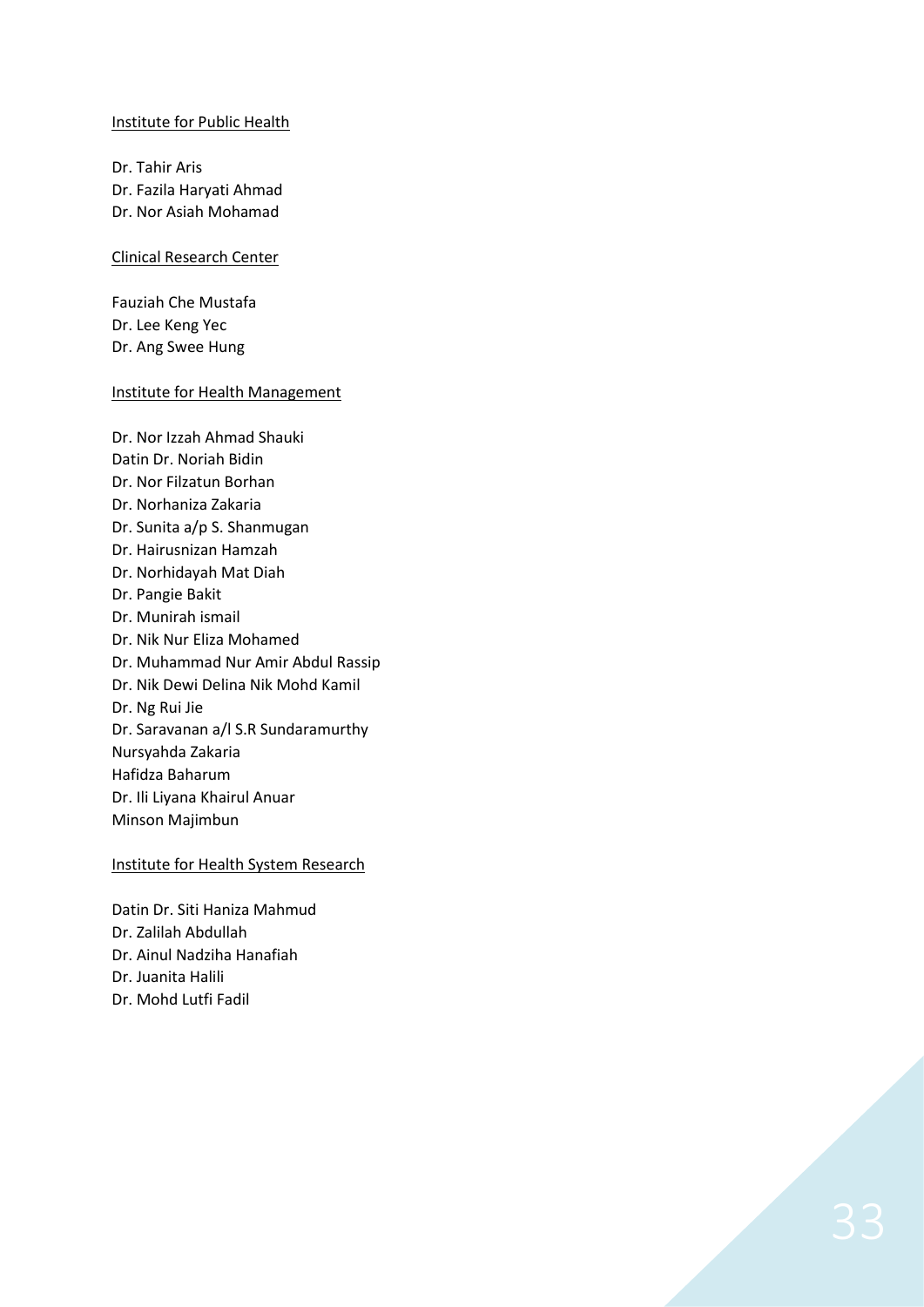Dr. Nur Amalina Zaimi Dr. Mohd Ridzwan Shahari Nurul Salwana Abu Bakar Dr. Zulkarnain Abd Karim Norazlin Muharam Dr. Sudharshana Mahaletchumy Dr. Fathullah Iqbal Ab Rahim Dr. Tan Ee Hong Dr. Shakirah Md. Shariff Matron Kong Yuke Lin Dr. Diane Chong Woei Quan Samsiah Awang Zaiton Kamaruddin

#### Institute for Health Behavioral Research

Muhammad Zabri Johari

#### Planning Division

Datuk Dr. Hj. Rohaizat Hj Yon Dr. Premila Devi a/p Jeganathan Dr Fairuzaman Jaafar Dr. Sam Pradeep Thillakkannu Dr. Mahani Ahmad Hamidy Dr. Jasmin Ariff Dr. Tanty Darwina Abdul Rahman Dr. Najwa Misdan Dr. Akmal Aida Othman Datin Paduka Dr. Nooral Zeila Junid Dr. Ghazali Chik Dr. Rima Marhayu Abdul Rashid Dr. Muhammad Anis Abdul Wahab Dr. Nur Syahira Mohd Shahib Izzanie M. Razif Sabrina Sabri Rohana Shaari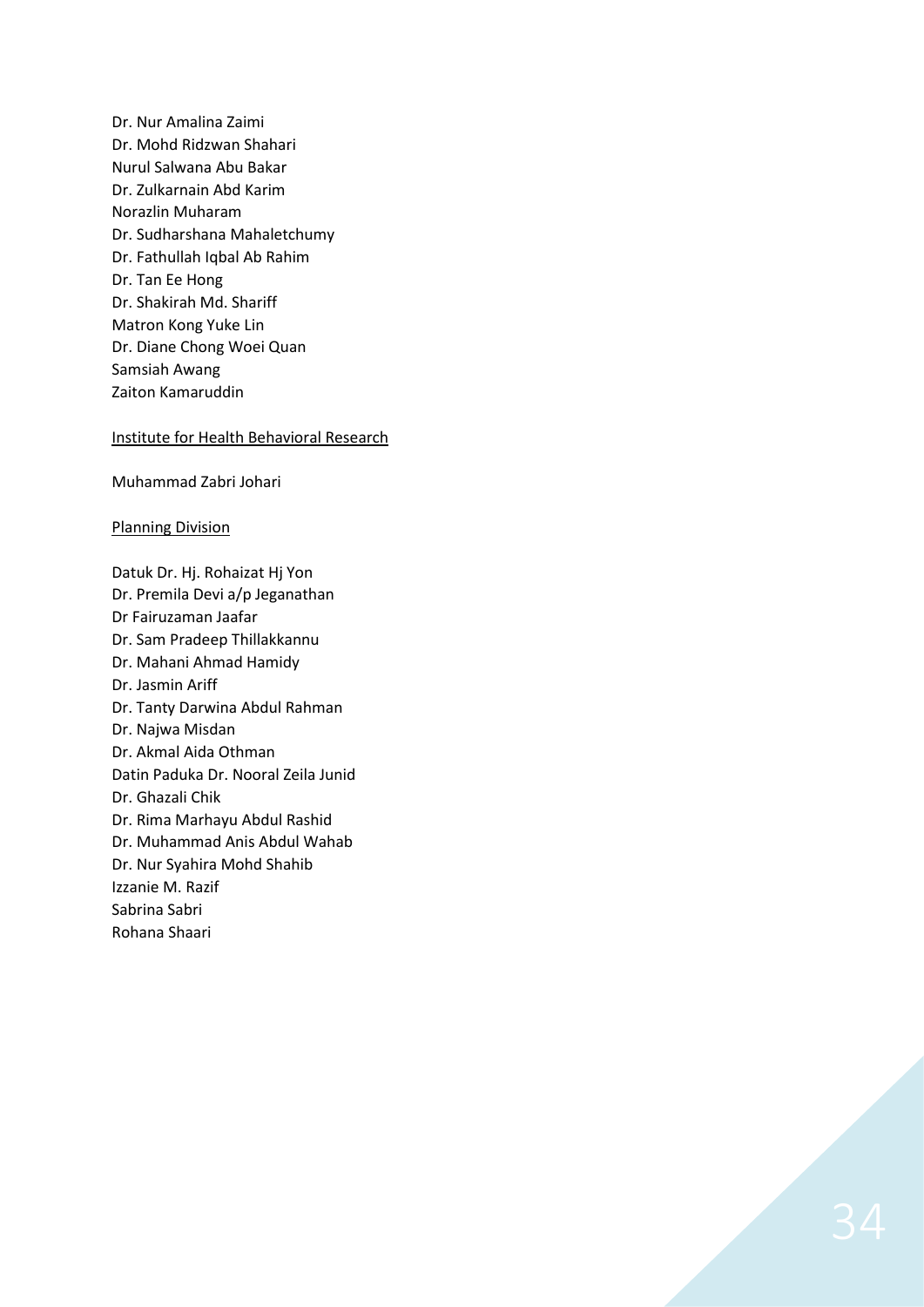#### Allied Health Science Division

Hafizah Abdul Khana

#### Medical Development Division

Dato' Dr Hj. Azman bin Hj. Abu Bakar Dr. Selamah bt Othman Dr . Mohd Faizal Zainuddin Kamarul Azhar Kamaruddin Dr . Erni Zurina Romli Lee Sit Wai Dr . Erlendawati Dr . Junainah Sabirin Dr. Amin Sah Ahmad Dr Zuriyati Zakaria Dr . Mahaddeh Ghazali Ros Aziah Mohd Rashid Dr . Syaharatul Patimah Kamarudin Dr Nur Farhanah Mohamad Dr Patimah Amin Dr . Noor Aziah bt Zainal Abidin Dr. Muhamad Aadiyat Abd Hamid Dr . Faizah Zin Dr . Tengku intan Norleen Dr . Fuad Ridha Mahabat Dr . Adibah Hani Harun Dr . Siti Zubaidah Ahmad Subki Dr . Norhafizah Mohd Noor Dr. Mohd Syazmin Zuwairy Dr . Devaraj Salam Dr Fairoz Azlin Muslim Dr. Jafanita Jamaludin Dr . Adilah A. Bakar Maria Ja'afar Dr . Laili Murni Mokhtar Dr . Nur Ain Rahim Dr . Roza Sarimin Dr . Ahmad Muzammil Abu Bakar Maharita Ab. Rahman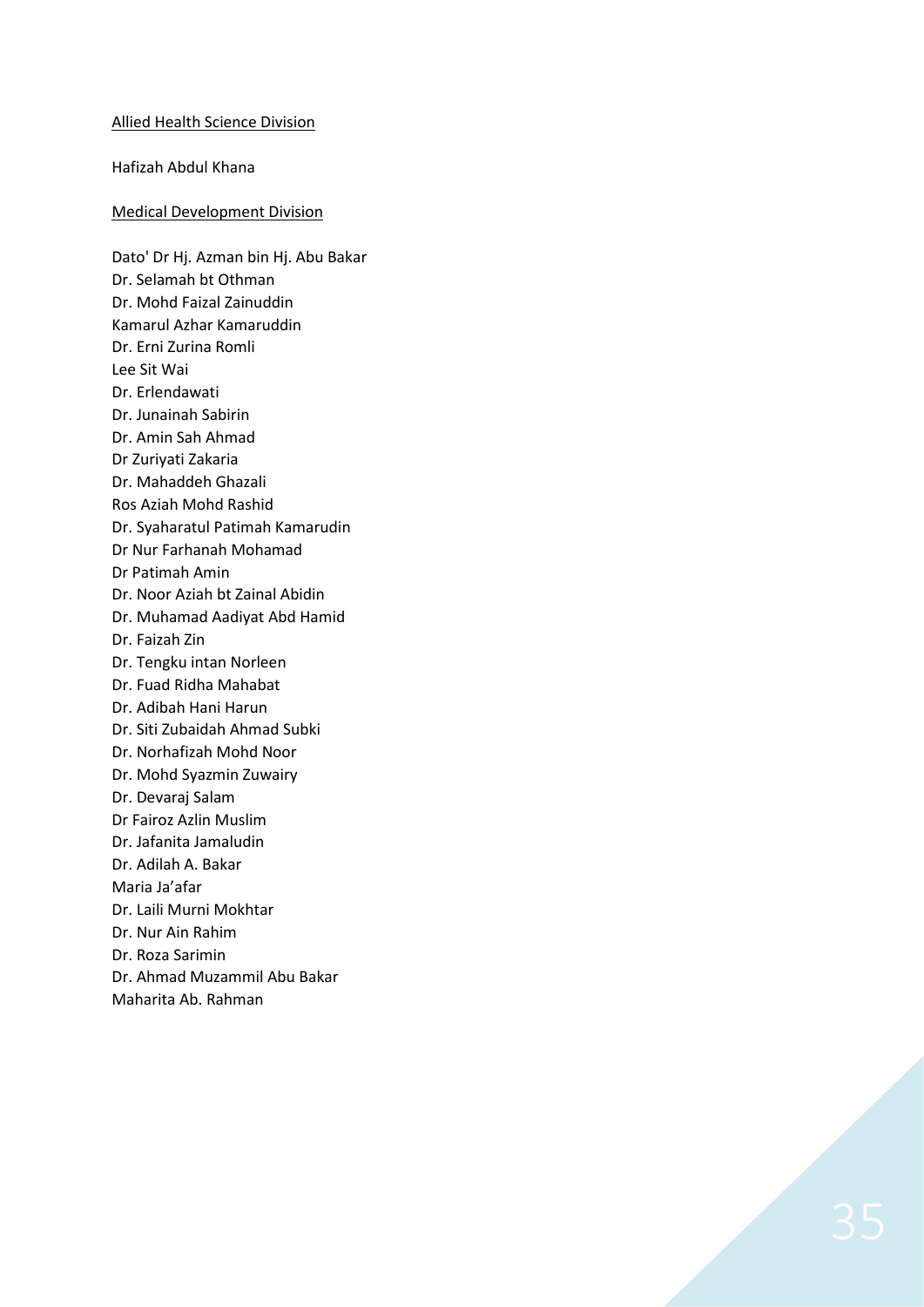### Ku Norhasni Ku Abd Rahim

### Disease Control Division

Dr. Ahamad Jusoh Viola Michael Dr. Azmi Abdul Rahim Dr. Syed Sharizman Syed Abdul Rahim Dr. Karen Shamini Fatimah Azzahroh Ahmad Hafad Azman Mohamed Dr. Balvinder Singh Gill

### Family Health Development Division

Dr. Hjh. Hayati Mohd Radzi Dr. Aizuniza Abdullah Dr. Kavitha Agamutu Dr. Chandramalar a/p Kanthavelu Dr. Nik Rubiah Nik Abdul Rashid Nor Zamberi Mohd Khan Abdul Rahim Mohd Zaki Dr. Nurhayati Mardiah Manut Thillainathan a/l Krishnan

#### Medical Practice Division

Dr. Fadzlinda Shaharuddin Dr. Nurul Nadia Kamarul Nizam Dr. Mohamed Faruqi Uzair Mohamed Sidek Dr. Mohd Halmi Mohd Zin

# Traditional & Complementary Medicine Division

Teh Li Yin Chun Yau Li Dr. Adilla Nur Halim